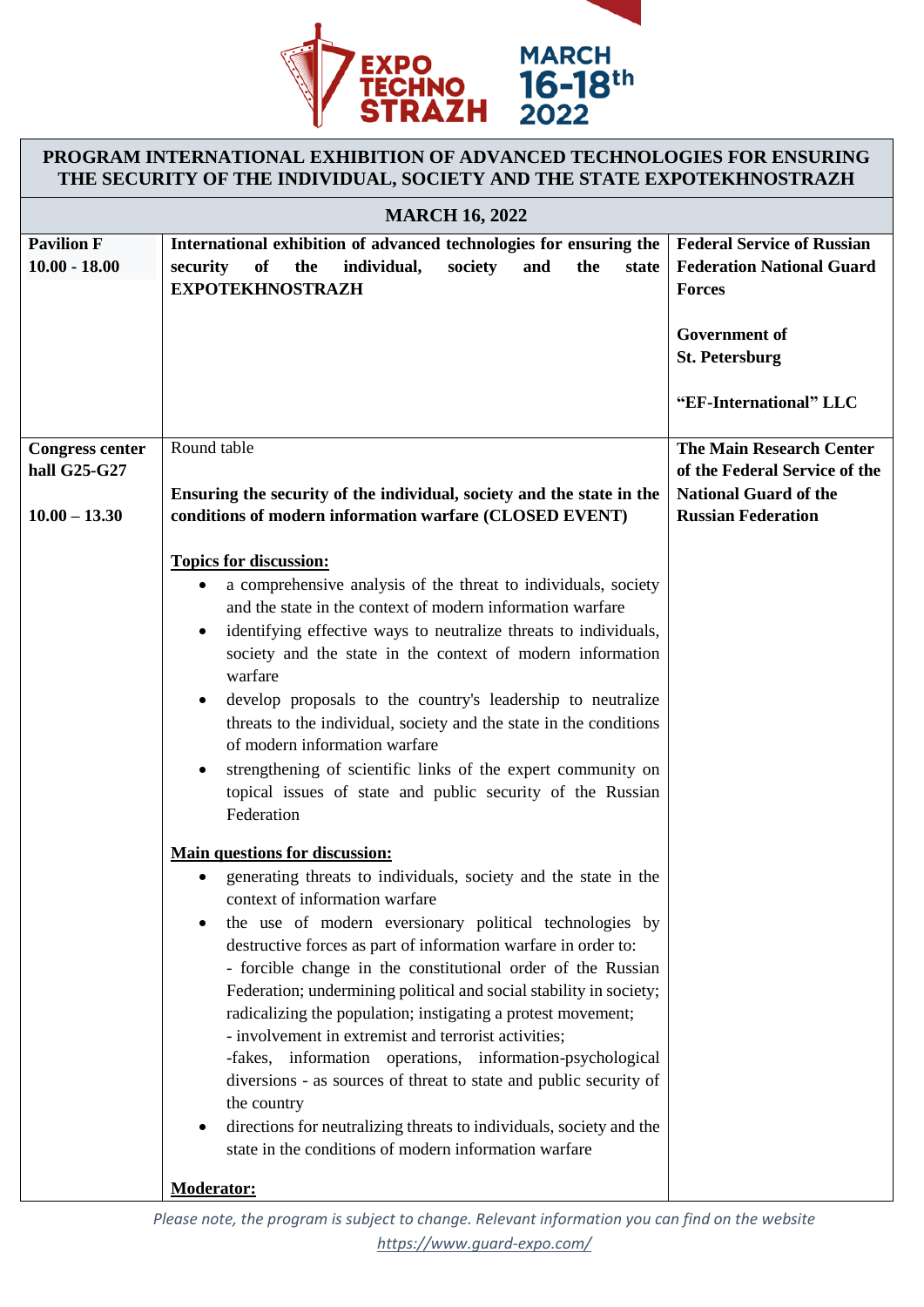

|                        | Maxim Yuvachev, colonel, head of scientific department of NCSI                                                                  |                                  |
|------------------------|---------------------------------------------------------------------------------------------------------------------------------|----------------------------------|
|                        | Rosgvardia                                                                                                                      |                                  |
|                        |                                                                                                                                 |                                  |
|                        | <b>Speakers (on approval):</b>                                                                                                  |                                  |
|                        | 1. Alexey Mukhin, General Director of the RPO "Center for                                                                       |                                  |
|                        | Political Information", expert of the "Valdai Club"                                                                             |                                  |
|                        | 2. Andrey Manoilo, Professor of Lomonosov Moscow State                                                                          |                                  |
|                        | University, PhD in Political Science                                                                                            |                                  |
|                        | 3. Dmitriy Lushnikov, Professor of North Caucasus Federal                                                                       |                                  |
|                        | University, PhD in Sociology                                                                                                    |                                  |
|                        | 4. Alexander Gapich, Assistant Professor of North Caucasus                                                                      |                                  |
|                        | Federal University, PhD in Sociology                                                                                            |                                  |
|                        | 5. Stanislav Gorelov, Police Lieutenant Colonel, Head of the                                                                    |                                  |
|                        | Department of Internal Affairs in Special Conditions of the St.                                                                 |                                  |
|                        | Petersburg University of the Ministry of Internal Affairs of                                                                    |                                  |
|                        | Russia, PhD. psychological sciences                                                                                             |                                  |
|                        | Andrey Osipenko - Head of the Department of<br>6.                                                                               |                                  |
|                        | Communications of the Faculty of Communications of the Perm                                                                     |                                  |
|                        | Military Institute of the National Guard of the Russian                                                                         |                                  |
|                        | Federation, Lieutenant Colonel                                                                                                  |                                  |
|                        | 7. Yevgeniy Rabchevsky, General Director of SEUSLAB                                                                             |                                  |
|                        | company (specialist in the sphere of information confrontation                                                                  |                                  |
|                        | in the Interneta)                                                                                                               |                                  |
|                        |                                                                                                                                 |                                  |
| <b>Congress center</b> | Round table                                                                                                                     | <b>Chief Administration of</b>   |
| hall G28-G29           |                                                                                                                                 | licensing, permission and        |
|                        | Timely problems of the legal and regulatory framework of arms in                                                                | state supervision of Russian     |
| $10.00 - 12.30$        | circulation in Russian Federation (CLOSED EVENT)                                                                                | <b>Federation National Guard</b> |
|                        |                                                                                                                                 | <b>Forces Federal Service</b>    |
|                        | <b>Topics for discussion:</b>                                                                                                   |                                  |
|                        | • important issues of the legal and regulatory framework of Law                                                                 |                                  |
|                        | of Russian Federation on arns                                                                                                   |                                  |
|                        | prospective trends of using the tools of the united electronic                                                                  |                                  |
|                        | cooperation between the participants of arms in circulation<br>realized within the formation of the state information system of |                                  |
|                        |                                                                                                                                 |                                  |
|                        |                                                                                                                                 |                                  |
|                        | supervision over arms in circulation and management of                                                                          |                                  |
|                        | security services                                                                                                               |                                  |
|                        |                                                                                                                                 |                                  |
|                        | <b>Main questions for discussion:</b>                                                                                           |                                  |
|                        | separate problems of arms turnover at the enterprises of the                                                                    |                                  |
|                        | Russian military-industrial complex. Optimization suggestions                                                                   |                                  |
|                        | problems of implementation of the conceptual apparatus newly                                                                    |                                  |
|                        | introduced into the Federal Law "On Weapons"                                                                                    |                                  |
|                        | certain aspects of regulation of the Russian arms market<br>problems of handling low-power weapons in the retail network        |                                  |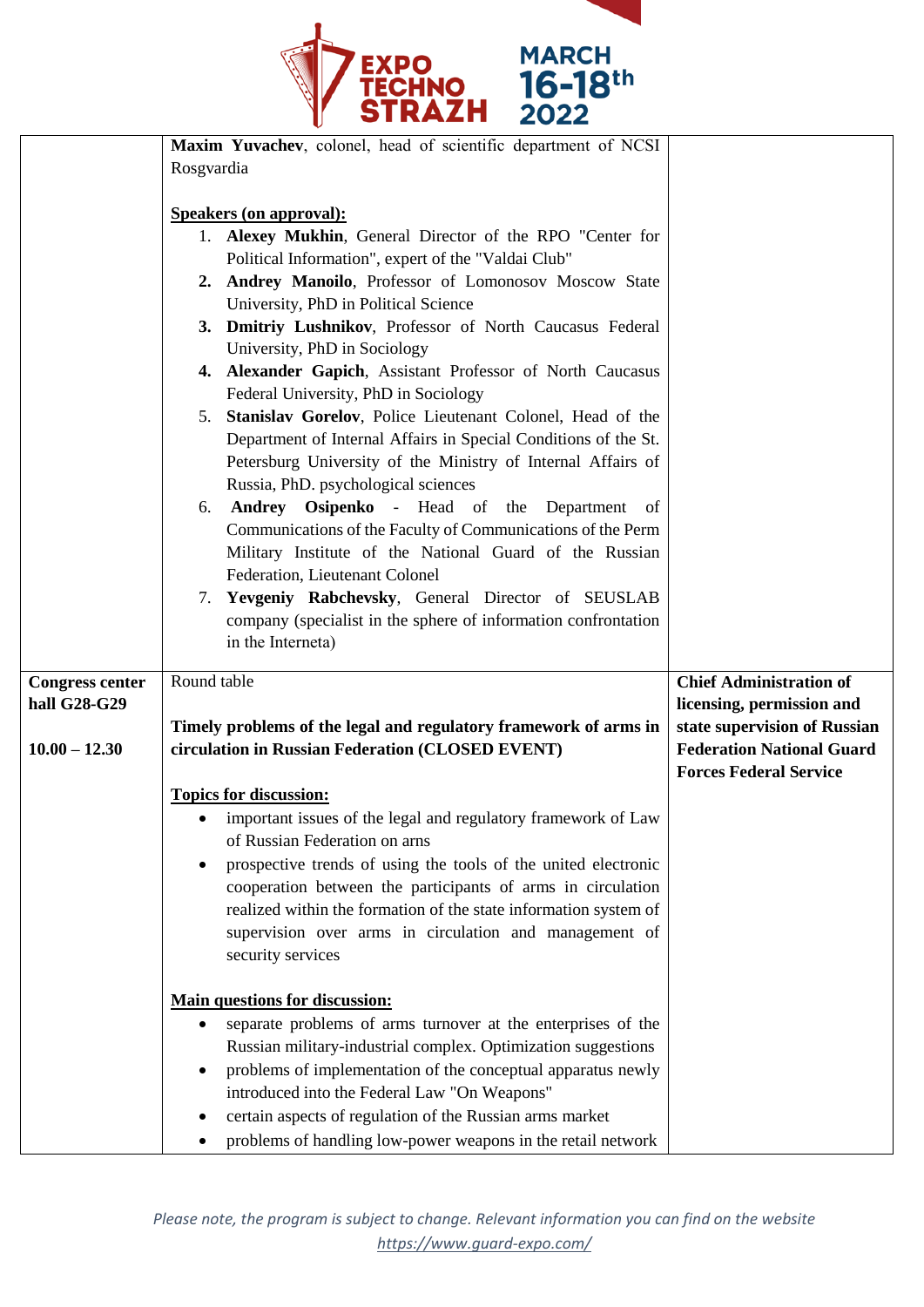

|                        | problems of the circulation of purified weapons during                     |                                 |
|------------------------|----------------------------------------------------------------------------|---------------------------------|
|                        | reconstructions of historical battles. Suggestions for their               |                                 |
|                        | solution                                                                   |                                 |
|                        | negative factors in the Russian arms retail. Suggestions for               |                                 |
|                        | overcoming them                                                            |                                 |
|                        |                                                                            |                                 |
|                        | <b>Moderator:</b>                                                          |                                 |
|                        | Konstantin Puchkov, Major General of Police                                |                                 |
|                        |                                                                            |                                 |
|                        | <b>Speakers:</b>                                                           |                                 |
|                        | 1. Azamat Dyshekov, colonel of pollice, head of Licensing                  |                                 |
|                        | Administration of Federal National Guard Troops Service Main               |                                 |
|                        | Directorate                                                                |                                 |
|                        | 2. Vladimir Shafransky, lieutenant colonel of police, head of              |                                 |
|                        | department of methodological provision for state services -                |                                 |
|                        | deputy to head of Licensing Administration of Federal National             |                                 |
|                        | <b>Guard Troops Service Main Directorate</b>                               |                                 |
|                        | 3. Andrey Nikulishin, deuity to General Director of JSC Concern            |                                 |
|                        | Kalashnikov                                                                |                                 |
|                        | 4. Oleg Kuzmenko, Director of JSC Tekhkrim                                 |                                 |
|                        | 5. Vladimir Zhikharev, Executive Director, of Kalashnikov                  |                                 |
|                        | <b>Union of Russian Weapon Makers</b>                                      |                                 |
|                        | 6. Yekaterina Stolyarevskaya, General Director of LLC MART                 |                                 |
|                        | group                                                                      |                                 |
|                        | 7. Mikhayil Shmayevich, Executive Director of LLC Rosrecon                 |                                 |
|                        | 8. Andrey Shelestov, Head pf National weapon association                   |                                 |
| <b>Congress center</b> | Round table                                                                | <b>The Main Research Center</b> |
| hall G23-G24           |                                                                            | of the Federal Service of the   |
|                        | <b>Technical means of counteraction to robotic complexes</b>               | <b>National Guard of the</b>    |
| $10.00 - 11.45$        |                                                                            | <b>Russian Federation</b>       |
|                        | <b>Topics for discussion:</b>                                              |                                 |
|                        | technical and organizational aspects of countering unmanned                |                                 |
|                        | aerial vehicles                                                            |                                 |
|                        | problematic issues of detection and identification of unmanned             |                                 |
|                        | aircraft                                                                   |                                 |
|                        |                                                                            |                                 |
|                        | <b>Main questions for discussion:</b>                                      |                                 |
|                        | possible forms and methods of use of unmanned aerial vehicles<br>$\bullet$ |                                 |
|                        | for unlawful and terrorist purposes                                        |                                 |
|                        | objects to be protected from unmanned aerial vehicles and the              |                                 |
|                        | list of threats associated with their unlawful use                         |                                 |
|                        | basic methods for countering unmanned aerial vehicles                      |                                 |
|                        | basic requirements for drone countermeasures systems<br>٠                  |                                 |
|                        | main problematic issues in organizing countermeasures against              |                                 |
|                        | unmanned aircraft                                                          |                                 |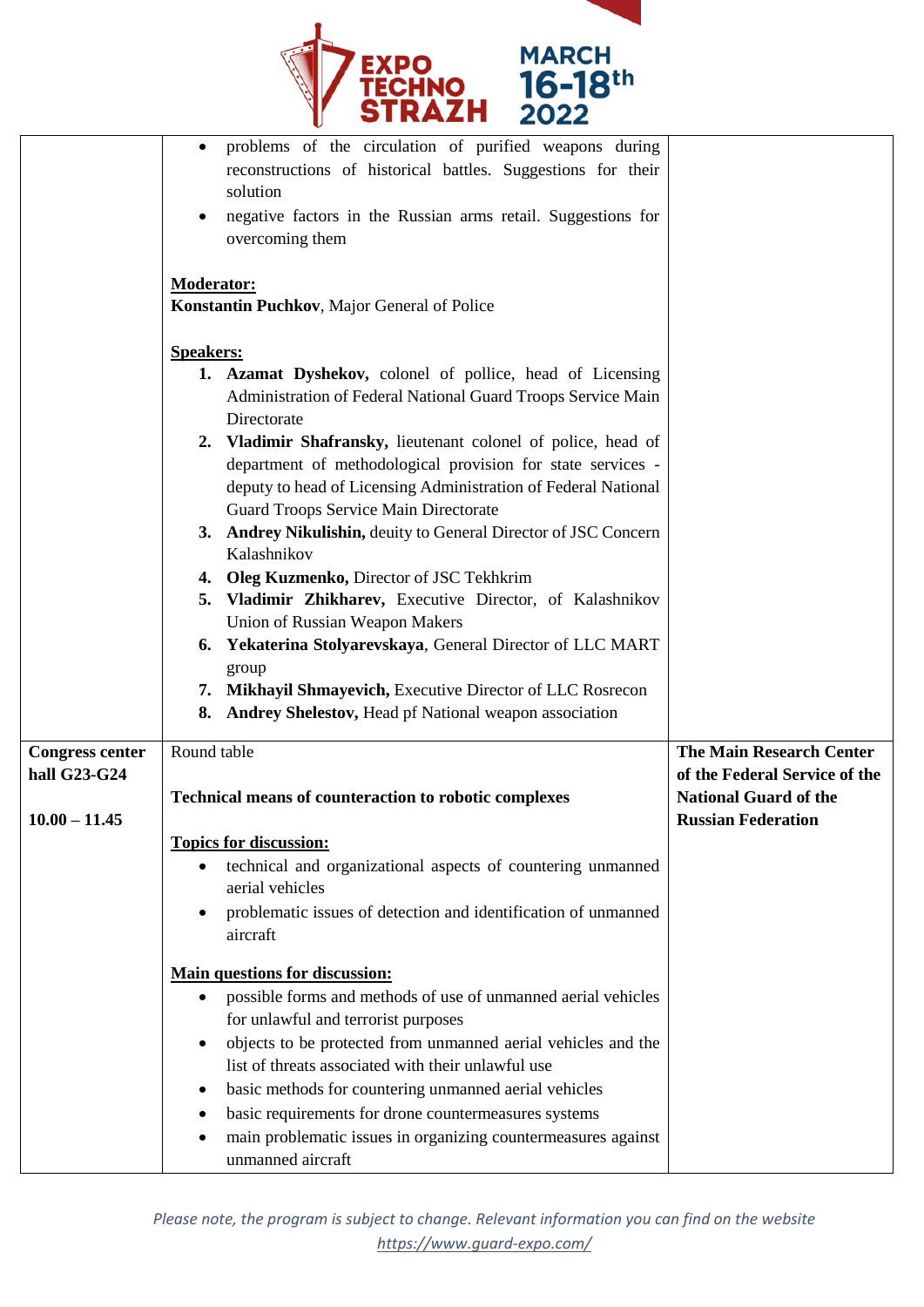

|                        | perspective means of counteraction against Russian-made<br>unmanned aerial vehicle complexes, allowing the most effective<br>performance of tasks by the National Guard troops of the<br><b>Russian Federation</b><br>the basic principles of building a system of counteraction to<br>unmanned aerial vehicles and requirements to it<br>determination of the list of tasks to be solved by unmanned<br>aerial vehicle countermeasures systems, the typical composition<br>of such systems and the main requirements to them<br>determination of the main areas of application of the units of the<br>National Guard of the Russian Federation in countering<br>unmanned aerial vehicles                                                                                                                                                                                                |                                |
|------------------------|------------------------------------------------------------------------------------------------------------------------------------------------------------------------------------------------------------------------------------------------------------------------------------------------------------------------------------------------------------------------------------------------------------------------------------------------------------------------------------------------------------------------------------------------------------------------------------------------------------------------------------------------------------------------------------------------------------------------------------------------------------------------------------------------------------------------------------------------------------------------------------------|--------------------------------|
|                        | <b>Moderator:</b>                                                                                                                                                                                                                                                                                                                                                                                                                                                                                                                                                                                                                                                                                                                                                                                                                                                                        |                                |
|                        | Denis Sushchenko, colonel, deputy head of the 5th scientific<br>department of NCSI Rosgvardia                                                                                                                                                                                                                                                                                                                                                                                                                                                                                                                                                                                                                                                                                                                                                                                            |                                |
|                        |                                                                                                                                                                                                                                                                                                                                                                                                                                                                                                                                                                                                                                                                                                                                                                                                                                                                                          |                                |
|                        | <b>Speakers (on approval):</b><br>1. Andrey Yermakov, Colonel, Head of Department of<br>robotechnics and taking the countermeasures to robotic systems<br>of Federal National Guard Troops Service<br>2. Maksim Rozhentsov, leutenant colonel of internal service,<br>Deputy to Head of Center of specialized transport of STiS<br>enterprise of Russia Ministry of Internal Affairs<br>3. Pavel Rozhkov, Deputy to Chief Structural Engineer - Head of<br>JSC "KT-Unmanned systems", PhD in technical science<br>4. Alexander Ionin, Technical Manager of LLC Magni, PhD in<br>technical science<br>5. Sergey Kostin, Head of Rostov on Don Radioconnection<br>Research Institute sector<br><b>6. Dmitry Koltsov, General Director of LLC NPF VIDAR</b><br>7. Alexander Nikitin, Deputy to General Director of JSC Umirs<br>Anton Ivanov, Deputy to Head of Department of LLC STC<br>8. |                                |
| <b>Congress center</b> | <b>All-Russian Conference</b>                                                                                                                                                                                                                                                                                                                                                                                                                                                                                                                                                                                                                                                                                                                                                                                                                                                            | <b>ANO "Information Agency</b> |
| hall D <sub>2</sub>    | Safety of fuel and energy complex objects                                                                                                                                                                                                                                                                                                                                                                                                                                                                                                                                                                                                                                                                                                                                                                                                                                                | "Industry of Safety"           |
| $10.00 - 16.00$        |                                                                                                                                                                                                                                                                                                                                                                                                                                                                                                                                                                                                                                                                                                                                                                                                                                                                                          |                                |
|                        | <b>Topics for discussion:</b><br>ensuring the sustainable functioning of FECas welll as at the<br>expense of reliable complex protection from difference threats<br>including acts of illegal interference<br><b>Main questions for discussion:</b>                                                                                                                                                                                                                                                                                                                                                                                                                                                                                                                                                                                                                                      |                                |
|                        | discussion of best practices and proposals for:<br>٠                                                                                                                                                                                                                                                                                                                                                                                                                                                                                                                                                                                                                                                                                                                                                                                                                                     |                                |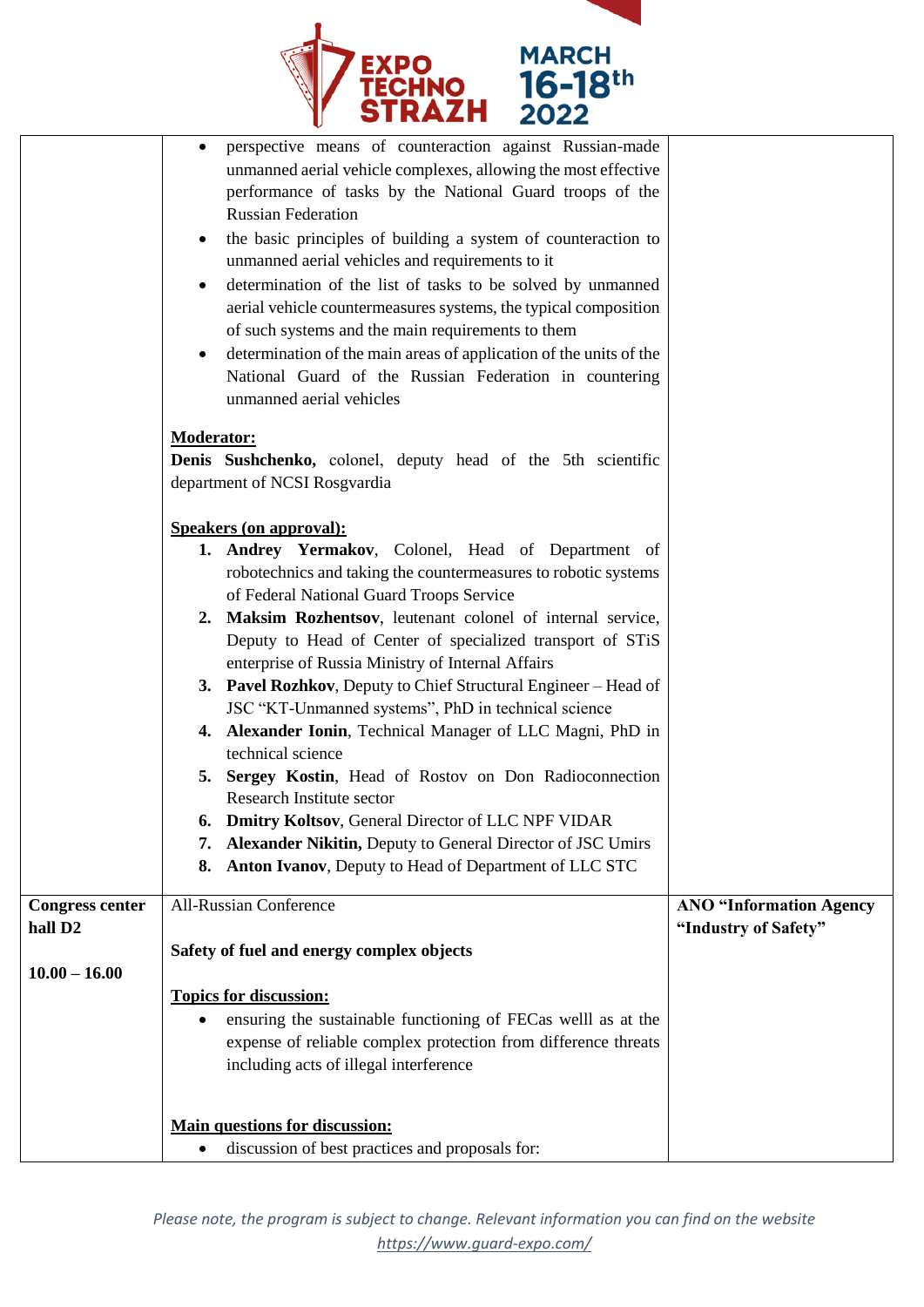

- improvement of state regulation and practical activities in the field of integrated safety of oil, gas, coal, electricity, nuclear power and pipeline transport facilities;

- implementation of legislative requirements for the safety of fuel and energy complex facilities, taking into account the problems arising in this case, the search for balanced and optimal solution

#### **Moderator:**

**Konstantin Belousov**, Director of the Scientific Research Institute of OPB, Co-chairman of the Subcommittee on Fire and Integrated Safety of the NOPRIZ

#### **Speakers:**

**1. Alexander Kudryavtsev**, Minister of Public Security of the Sverdlovsk Region

**Topic of the report:** "Issues of the sufficiency of powers and responsibility of the anti-terrorist commissions of the constituent entities of the Russian Federation in the field of security of fuel and energy facilities"

**2. Konstantin Belousov**, Director of the Scientific Research Institute of OPB, Co-chairman of the Subcommittee on Fire and Integrated Safety of the NOPRIZ

**Topic of the report:** "The main changes in the regulatory framework in the field of fire safety. Consequences for fuel and energy facilities"

**3. Valery Lesnykh**, Advisor to the General Director of Gazprom Gaznadzor LLC, Doctor of Technical Sciences, Professor

**Topic of the report:** "Using prevented damage to assess the effectiveness of inspection control activities in the energy sector"

**4. Mikhail Finogenov**, Director of ANO DPO "St. Petersburg Academy of Security", Candidate of Technical Sciences, Associate Professor

**Topic of the report:** "On the experience of advanced training of specialists of enterprises of the fuel and energy complex in the field of security and anti-terrorist protection"

- **5. Valery Blizhensky**, Head of the 1st Department of the FSTEC of Russia for the North-Western Federal District
- **6. Nikita Pechurin**, Head of Sales Department of SC "YUPH" **Topic of the report:** "Comprehensive solution for anti-terrorist, chemical and biological security at the facilities of the fuel and energy complex"
- **7. Denis Shakhov**, General Director of ITR Group of Companies **Topic of the report:** "Protection of the perimeter of industrial facilities and the heat and power complex from UAVs"
- **8. Andrey Rumyantsev**, Chief Designer of ITR Group of Companies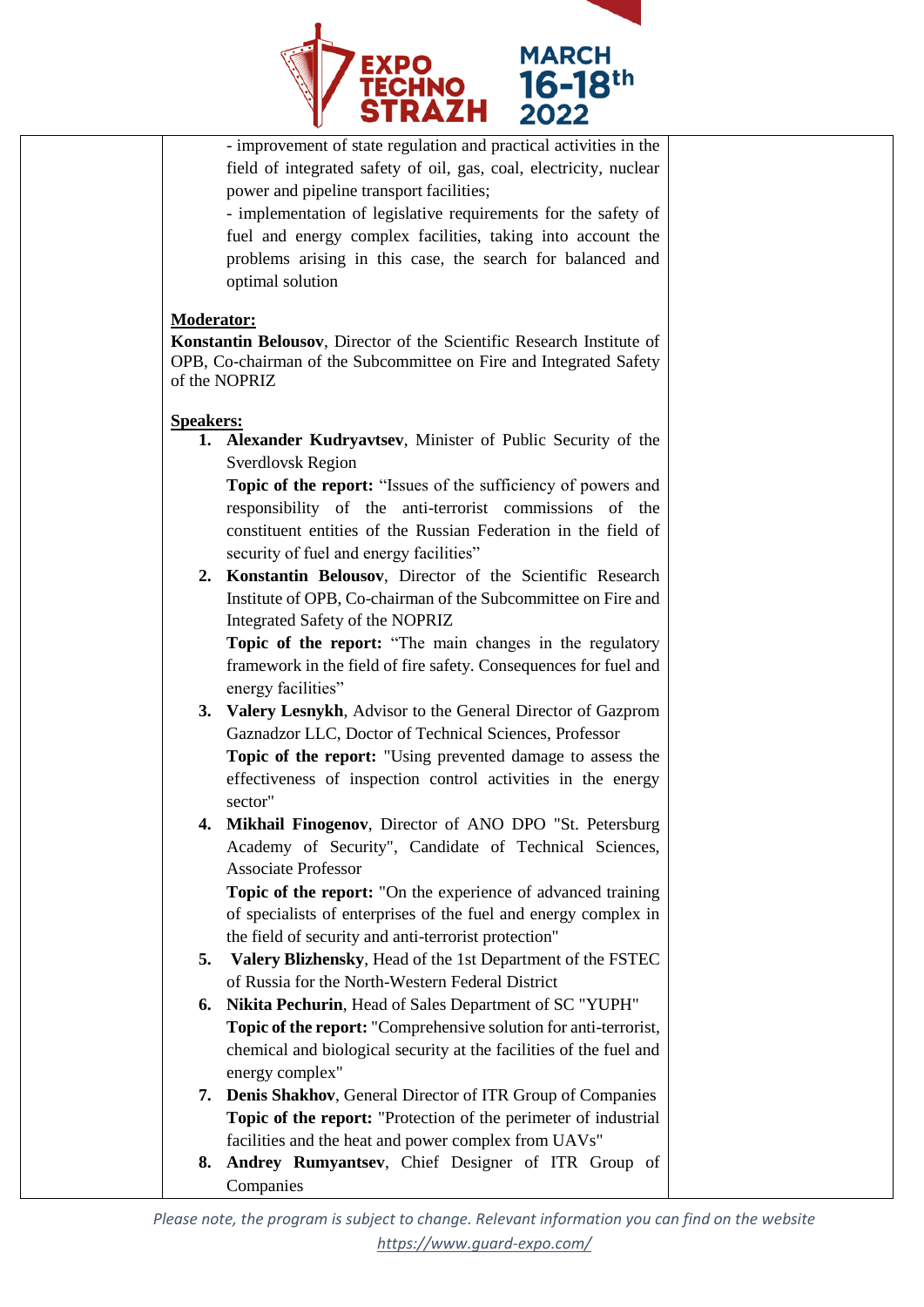

| 9. Ramis Tagiyev, General Director of Fire Safety Experts LLC,<br>Doctor of Technical Sciences, Professor, Vice President of the<br>National Chamber of Engineers (NPI)<br>Topic of the report: "Fire safety of fuel and energy facilities is<br>a professional and moral category. Business Opinion!"<br>10. Stanislav Svetushenko, Adviser to the General Director on<br>General Issues of Gazsnabinvest LLC<br>Topic of the report: "Problem issues for the fuel and energy<br>complex in the field of fire safety"<br>11. Roman Korotkov, Chief Specialist of the Department of Local<br>Expertise of the Northwest Branch of the<br>FAA<br>"Glavgosexpertiza of Russia"<br>Topic of the report: "Ensuring fire and explosion safety of fuel<br>and energy facilities"<br>12. Mikhail Lisanov, Director of the Risk Analysis Center of CJSC<br><b>STC</b><br>Technical<br>PB,<br>of<br>Sciences<br>Doctor<br>Topic of the report: "Updating the methods for assessing the<br>risk of accidents following the results of the "regulatory<br>guillotine" in the field of industrial safety and the practice of<br>justifying the safety of HIFs of fuel and energy facilities"<br>13. Mikhail Karpov, Deputy Head of the Department of<br>Informatization, Communications and Engineering Measures of<br>Anti-terrorist Security of the Engineering Support Department<br>of the FAA "Glavgosexpertiza of Russia"<br>Topic of the report: "Peculiarities of passing the state<br>examination of projects in terms of ensuring the safety of fuel |                                                               |
|----------------------------------------------------------------------------------------------------------------------------------------------------------------------------------------------------------------------------------------------------------------------------------------------------------------------------------------------------------------------------------------------------------------------------------------------------------------------------------------------------------------------------------------------------------------------------------------------------------------------------------------------------------------------------------------------------------------------------------------------------------------------------------------------------------------------------------------------------------------------------------------------------------------------------------------------------------------------------------------------------------------------------------------------------------------------------------------------------------------------------------------------------------------------------------------------------------------------------------------------------------------------------------------------------------------------------------------------------------------------------------------------------------------------------------------------------------------------------------------------------------------------------------------------------|---------------------------------------------------------------|
|                                                                                                                                                                                                                                                                                                                                                                                                                                                                                                                                                                                                                                                                                                                                                                                                                                                                                                                                                                                                                                                                                                                                                                                                                                                                                                                                                                                                                                                                                                                                                    | <b>GC "INTEGRA-S"</b>                                         |
|                                                                                                                                                                                                                                                                                                                                                                                                                                                                                                                                                                                                                                                                                                                                                                                                                                                                                                                                                                                                                                                                                                                                                                                                                                                                                                                                                                                                                                                                                                                                                    |                                                               |
| Ensuring integrated security of cities and critical infrastructure   "EF-International" LLC                                                                                                                                                                                                                                                                                                                                                                                                                                                                                                                                                                                                                                                                                                                                                                                                                                                                                                                                                                                                                                                                                                                                                                                                                                                                                                                                                                                                                                                        |                                                               |
| facilities on the basis of geoinformation systems                                                                                                                                                                                                                                                                                                                                                                                                                                                                                                                                                                                                                                                                                                                                                                                                                                                                                                                                                                                                                                                                                                                                                                                                                                                                                                                                                                                                                                                                                                  |                                                               |
| <b>Topics for discussion:</b><br>Safe City<br>٠<br>integrated security systems at socially significant facilities of<br>regional importance<br>unified monitoring system<br><b>Main questions for discussion:</b><br>world and domestic experience in urban security: cases and<br>$\bullet$<br>development trends<br>"Safe City": the necessity and possibilities of creating domestic<br>systems and developments. Development of technologies and<br>production for the elements of "Safe City" (GIS, video                                                                                                                                                                                                                                                                                                                                                                                                                                                                                                                                                                                                                                                                                                                                                                                                                                                                                                                                                                                                                                     |                                                               |
|                                                                                                                                                                                                                                                                                                                                                                                                                                                                                                                                                                                                                                                                                                                                                                                                                                                                                                                                                                                                                                                                                                                                                                                                                                                                                                                                                                                                                                                                                                                                                    | and energy facilities"<br>Scientific and practical conference |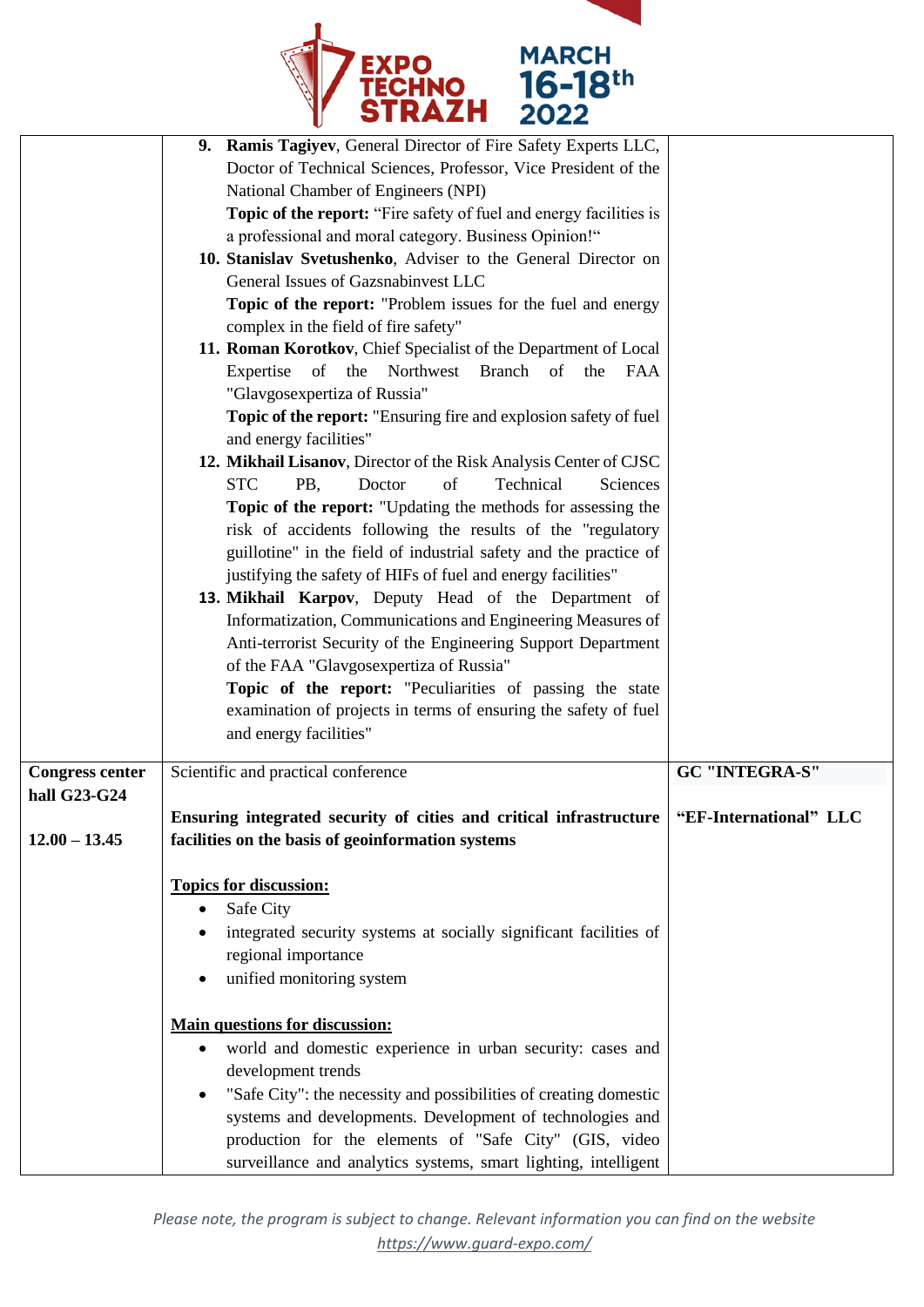

|                                        | information processing systems, endpoints and<br>sensors,<br>unmanned aerial vehicles and unmanned transport)<br>integration of integrated security systems with life support and<br>$\bullet$<br>control systems as part of Smart City projects<br>perspectives of creation on the basis of GIS and complexes<br>$\bullet$<br>"Safe City and Smart City" complexes "Safe Region"<br>standards and certification of domestic developments and<br>$\bullet$<br>systems of complex security for critical infrastructure facilities.<br>Challenges and development strategies<br>specifics of application of integrated security systems at socially<br>$\bullet$<br>significant objects of regional importance (health, education,<br>culture and sports)<br>the experience of building "digital twins" of transport<br>$\bullet$<br>infrastructure to create a unified monitoring system<br><b>Moderator:</b><br>Nikita Utkin, Director of Technological Standards, ANO "NTI<br>Platform", Chairman of TC 194 "Cyber-physical Systems"<br><b>Speakers:</b><br>1. Ilya Popov, head of unmanned vehicles ITMO, associate<br>professor, Ph.D. tech. Sciences<br>2. Vitaly Pankratov, Deputy Director for Project Management,<br><b>SAFIB LLC</b><br>3. Alexander Kochurov, General Director of Soyuzinfotech<br>Group of Companies<br>4. Irina Oltyan - Scientific Secretary of the Federal State<br>Budgetary Institution VNII GOChS (FC), Ph.D. tech. Sciences<br>Vladimir Kudelkin, General Director of CJSC INTEGRA-S,<br>5.<br>Honored Inventor of the Russian |                                                                  |
|----------------------------------------|-----------------------------------------------------------------------------------------------------------------------------------------------------------------------------------------------------------------------------------------------------------------------------------------------------------------------------------------------------------------------------------------------------------------------------------------------------------------------------------------------------------------------------------------------------------------------------------------------------------------------------------------------------------------------------------------------------------------------------------------------------------------------------------------------------------------------------------------------------------------------------------------------------------------------------------------------------------------------------------------------------------------------------------------------------------------------------------------------------------------------------------------------------------------------------------------------------------------------------------------------------------------------------------------------------------------------------------------------------------------------------------------------------------------------------------------------------------------------------------------------------------------------------------------------------------------|------------------------------------------------------------------|
| <b>Congress center</b><br>hall G28-G29 | Military history seminar                                                                                                                                                                                                                                                                                                                                                                                                                                                                                                                                                                                                                                                                                                                                                                                                                                                                                                                                                                                                                                                                                                                                                                                                                                                                                                                                                                                                                                                                                                                                        | <b>The Main Research Center</b><br>of the Federal Service of the |
| $13.00 - 14.45$                        | History of the development of the National Guard troops of the<br><b>Russian Federation</b>                                                                                                                                                                                                                                                                                                                                                                                                                                                                                                                                                                                                                                                                                                                                                                                                                                                                                                                                                                                                                                                                                                                                                                                                                                                                                                                                                                                                                                                                     | <b>National Guard of the</b><br><b>Russian Federation</b>        |
|                                        | <b>Topics for discussion:</b><br>study the historical experience of the development of law<br>enforcement troops of Russia and the national guard troops of<br>the Russian Federation<br>determination of the main directions of service and combat<br>$\bullet$<br>activities of the Russian law enforcement and national guard<br>troops to use the historical experience of the troops in modern<br>conditions<br>strengthening of scientific ties of representatives of scientific<br>circles engaged in ensuring the security of individuals, society<br>and the state.                                                                                                                                                                                                                                                                                                                                                                                                                                                                                                                                                                                                                                                                                                                                                                                                                                                                                                                                                                                    |                                                                  |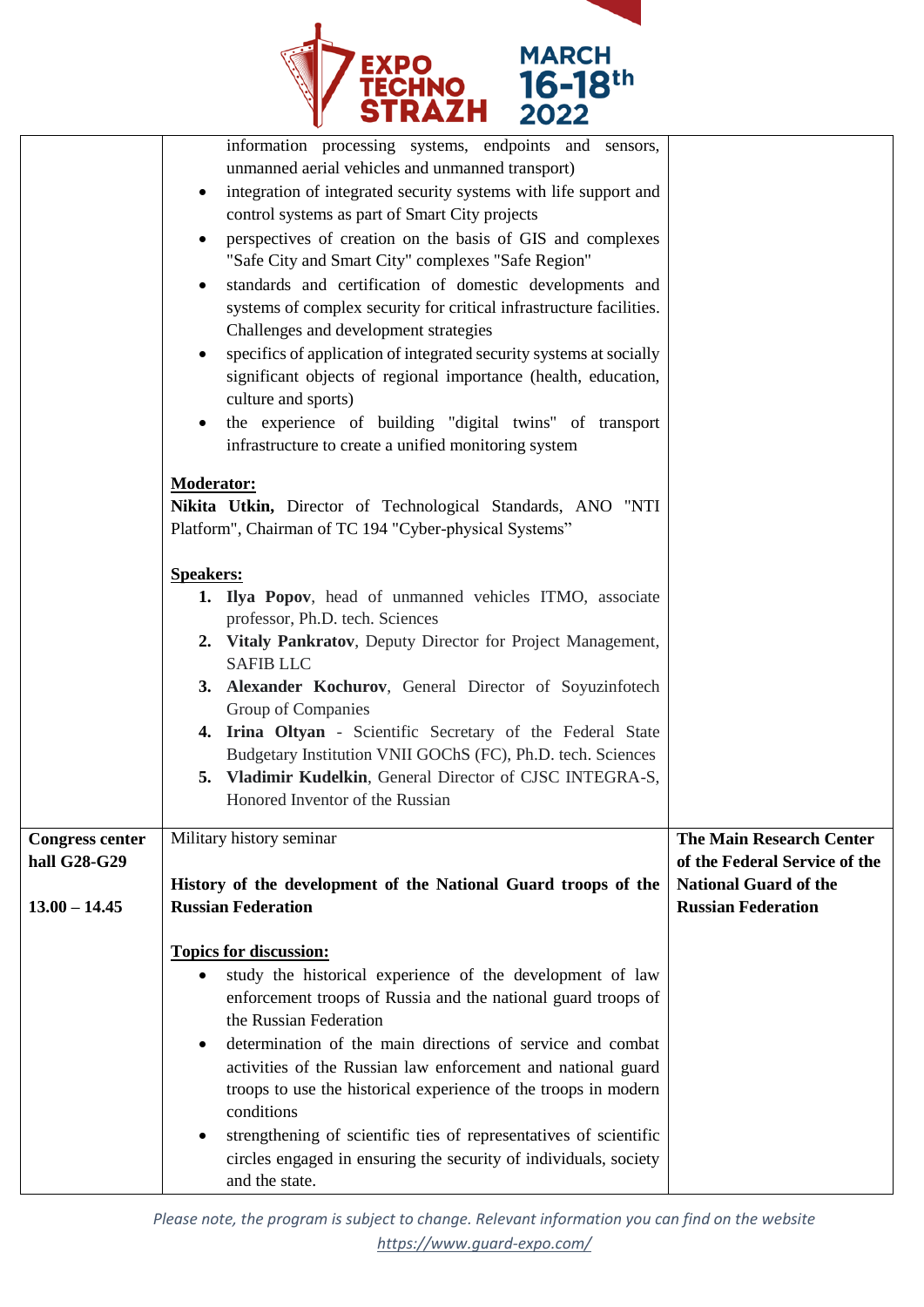

#### **Main questions for discussion:**

- historical experience of the creation and development of law enforcement troops of Russia, national guard troops of the Russian Federation
- the main directions of service and combat activities of the Russian law enforcement troops to ensure state and public safety in different historical periods
- historical experience of the development of weapons, military and special equipment of the national guard troops of the Russian Federation
- historical experience of the preparation of the national guard troops of the Russian Federation to perform assigned tasks as part of participation in anti-terrorist, combined arms and command-staff exercises

## **Moderator:**

**Alexey Knyazev,** Colonel, Head of Group 4 of the Scientific Department of the NCSI Rosgvardiya

## **Speakers:**

- 1. **Nikolay Nosov**, PhD in military science, Assistant Professor of Department of Tactics of service and fighting of St.Petersburg Military Institute divisions at Russian Federation National Guard Forces
- 2. **Alexei Bredikhin,** Associate Professor, candidate of legal sciences, senior lecturer of the Department of History of the state and law of the St. Petersburg University of the Ministry of internal affairs of Russia
- 3. **Alexander Yevstifeyev**, colonel, PhD in pedagogical science, postgradurate of Department of Pedagogical Science of Russian Federation Ministry of Defense Military University
- 4. **Valery Kucherenko**, Colonel, Associate Professor, Ph.D. ped. Sciences, Head of the Department of Tactics (Operational Art) of the National Guard Troops of the Russian Federation, Military University of the Ministry of Defense of the Russian Federation
- 5. **Dmitry Guzeyev**, lieutenant colonel, PhD in history, teacher of Department of humanitarian and social sciences of Russian Federation National Guard Forces Saratov Military Institute
- 6. **Galina Krizhanovskaya**, PhD in history, Assistant Professor of Department of theory and history of state and law of Russian Federation National Guard Forces Saratov Military Institute
- 7. **Yevgeniy Kurochkin**, colonel, PhD in pedagogical science, Head of Department of military pedagogy and psychology of Faculty of training the cadres of high qualification and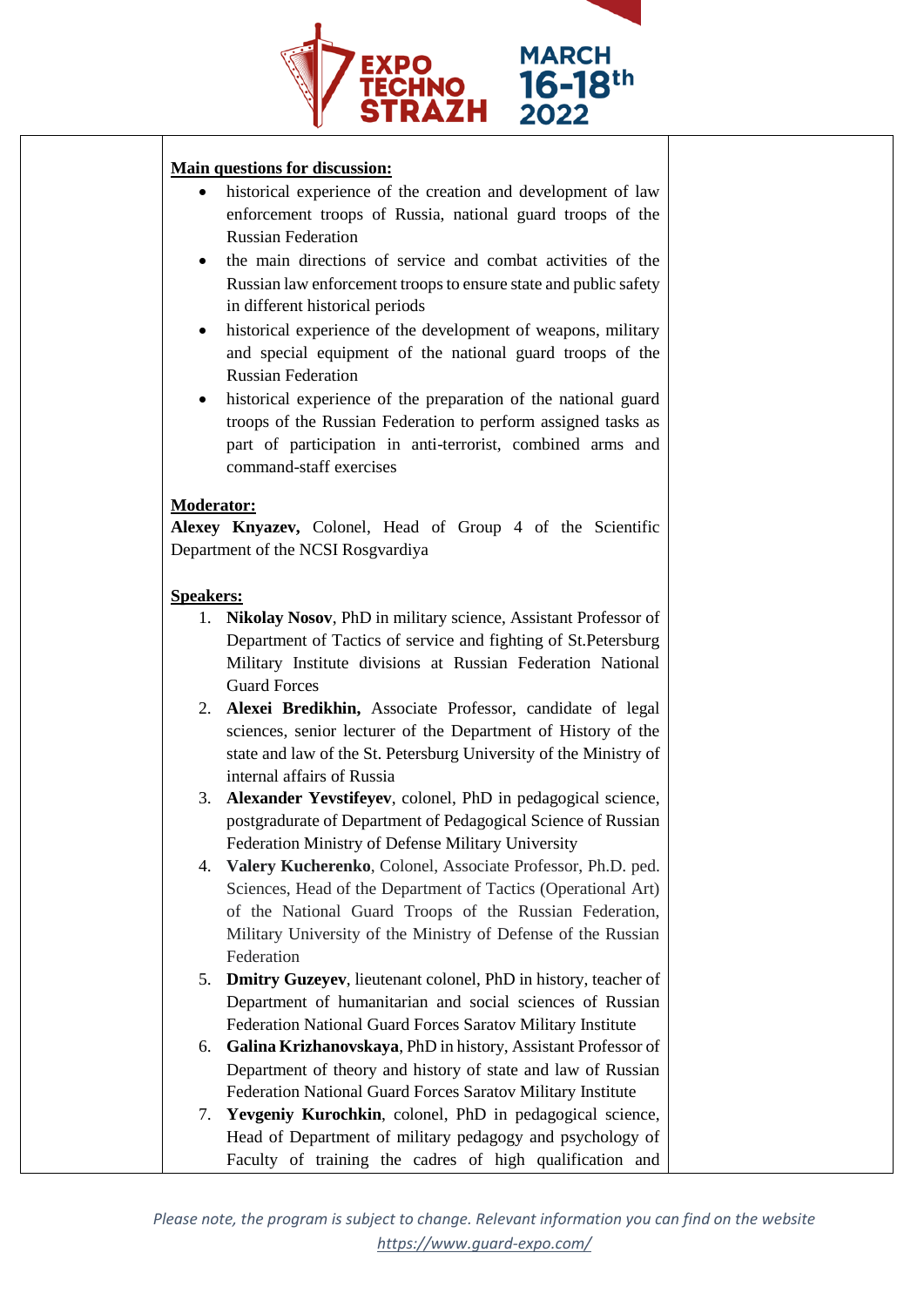

|                        | additional professional education of Russian Federation                            |                                                               |
|------------------------|------------------------------------------------------------------------------------|---------------------------------------------------------------|
|                        | National Guard Forces Perm Military Institute                                      |                                                               |
|                        | Vitaly Bugayev, PhD in history, teacher of cadet class at School<br>8.             |                                                               |
|                        | No. 290 of St. Petersburg                                                          |                                                               |
|                        | Andrey Sapunov, Deputy Head of the Department for the<br>9.                        |                                                               |
|                        | Combat Use of Aviation of the GUA of the Russian Guard                             |                                                               |
|                        | Round table                                                                        | <b>The Main Research Center</b>                               |
| <b>Congress center</b> |                                                                                    |                                                               |
| hall G25-G27           |                                                                                    | of the Federal Service of the<br><b>National Guard of the</b> |
|                        | Development of the law enforcement system of the Russian                           |                                                               |
| $14.00 - 18.00$        | <b>Federation (CLOSED EVENT)</b>                                                   | <b>Russian Federation</b>                                     |
|                        | <b>Topics for discussion:</b>                                                      |                                                               |
|                        |                                                                                    |                                                               |
|                        | dissemination of the best practices of the elements of the law                     |                                                               |
|                        | enforcement system in matters of ensuring the security of the                      |                                                               |
|                        | individual, society and the state                                                  |                                                               |
|                        | creating favorable conditions for the exchange of information                      |                                                               |
|                        | on scientific and practical developments in the field of ensuring                  |                                                               |
|                        | the security of the individual, society and the state                              |                                                               |
|                        | discussion of the directions of development of the law<br>$\bullet$                |                                                               |
|                        | enforcement system and the functioning of its components                           |                                                               |
|                        | capable of effectively participating in ensuring national defense,                 |                                                               |
|                        | state and public security of the Russian Federation                                |                                                               |
|                        | strengthening of scientific ties of representatives of the scientific<br>$\bullet$ |                                                               |
|                        | community engaged in ensuring the safety of the individual,                        |                                                               |
|                        | society                                                                            |                                                               |
|                        |                                                                                    |                                                               |
|                        | <b>Main questions for discussion:</b>                                              |                                                               |
|                        | the appearance of the modern law enforcement system.<br>$\bullet$                  |                                                               |
|                        | Problematic issues of the functioning of its constituent elements                  |                                                               |
|                        | and ways to solve them. Promising areas of development of                          |                                                               |
|                        | elements of the law enforcement system                                             |                                                               |
|                        | regulatory legal regulation of the functioning of the law                          |                                                               |
|                        | enforcement system of the Russian Federation                                       |                                                               |
|                        | features of modern conditions for the creation and functioning<br>$\bullet$        |                                                               |
|                        | of the law enforcement system (its constituent elements) of the                    |                                                               |
|                        | <b>Russian Federation</b>                                                          |                                                               |
|                        | the influence of modern conditions and factors on the<br>$\bullet$                 |                                                               |
|                        | effectiveness of the functioning of the law enforcement system                     |                                                               |
|                        | of the state                                                                       |                                                               |
|                        |                                                                                    |                                                               |
|                        | of interdepartmental<br>organization<br>cooperation<br>the<br>in                   |                                                               |
|                        | implementation of law enforcement functions of the state.                          |                                                               |
|                        | Problems and ways to solve them                                                    |                                                               |
|                        | experience in the formation of structures and units in the field<br>$\bullet$      |                                                               |
|                        | of parrying (suppression, prevention) of modern challenges and                     |                                                               |
|                        | threats to the national security of the state (taking into account                 |                                                               |
|                        | domestic and foreign experience)                                                   |                                                               |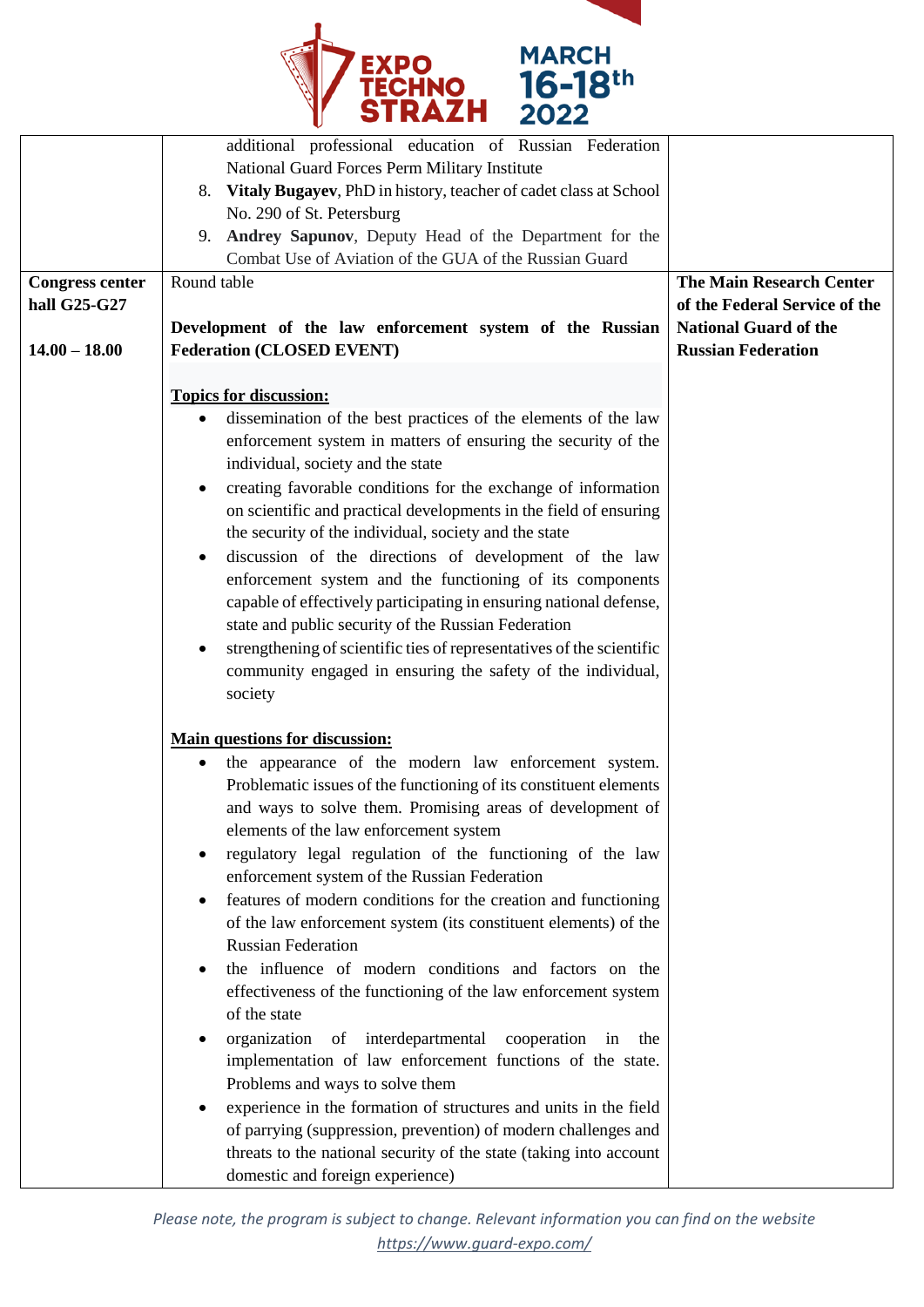

 scientific approaches to the formation of the methodology of construction and development of elements of the law enforcement system of the state

## **Moderator:**

**Timur Khalitov**, сolonel, head of the 1st scientific department of the NCSI of the Rosgvardiya

**Yevgeny Mitsevich,** сolonel, head of the department -Deputy head of the 1st Scientific Department of the NCSI of the Rosgvardiya

#### **Speakers:**

- 1. **Andrey Gugunsky,** deputy head of the regulatory support and interdepartmental interaction department of Rosgvardia, colonel of justice
- 2. **Igor Kardash**, Chief Researcher of the State Central Research Center of the Russian Guard, Doctor of Military Sciences, Professor
- 3. **Alexander Zaluzhny**, Senior Counselor of Justice, Professor of the Department of Legal Support of National Security of the RANEPA, Doctor of Law. sciences, professor
- 4. **Anatoly Zheleznyakov**, Associate Professor of the Department of Law Enforcement Fundamentals, Institute of Law and National Security, RANEPA, Ph.D. legal Sci., retired police colonel
- 5. **Anzhelika Sergeeva**, Associate Professor of the Department, St. Petersburg Institute (branch) of the Federal State Budgetary Institution of Higher Education VGUYu RPA of the Ministry of Justice of Russia, Ph.D. legal Sciences
- 6. **Inna Butyrtseva**, Senior Lecturer of the Department of Criminal Procedure of the Faculty of Training of Investigators of the St. Petersburg Academy of the IC of the Russian Federation
- 7. **Juliana Evstratova**, Professor of the Department of Criminal Procedure and Criminalistics of the Faculty (command) of the SPVI VNG of Russia, Candidate of Law, Associate Professor
- 8. **Alexander Vertaev**, Professor of the Department of Management of Daily Activities of the SPVI VNG of Russia, Candidate of Pedagogical Sciences, Colonel
- 9. **Natalia Poplavskaya**, Lecturer of the Department of Criminal Procedure and Criminalistics of the SVKI VNG of Russia, Candidate of Law, Lieutenant Colonel
- 10. **Mikhail Fedorishin**, Senior Assistant to the head of the Laboratory of professional selection - psychologist of the Personnel Department of the NVI VNG of Russia, Candidate of Psychological Sciences, Major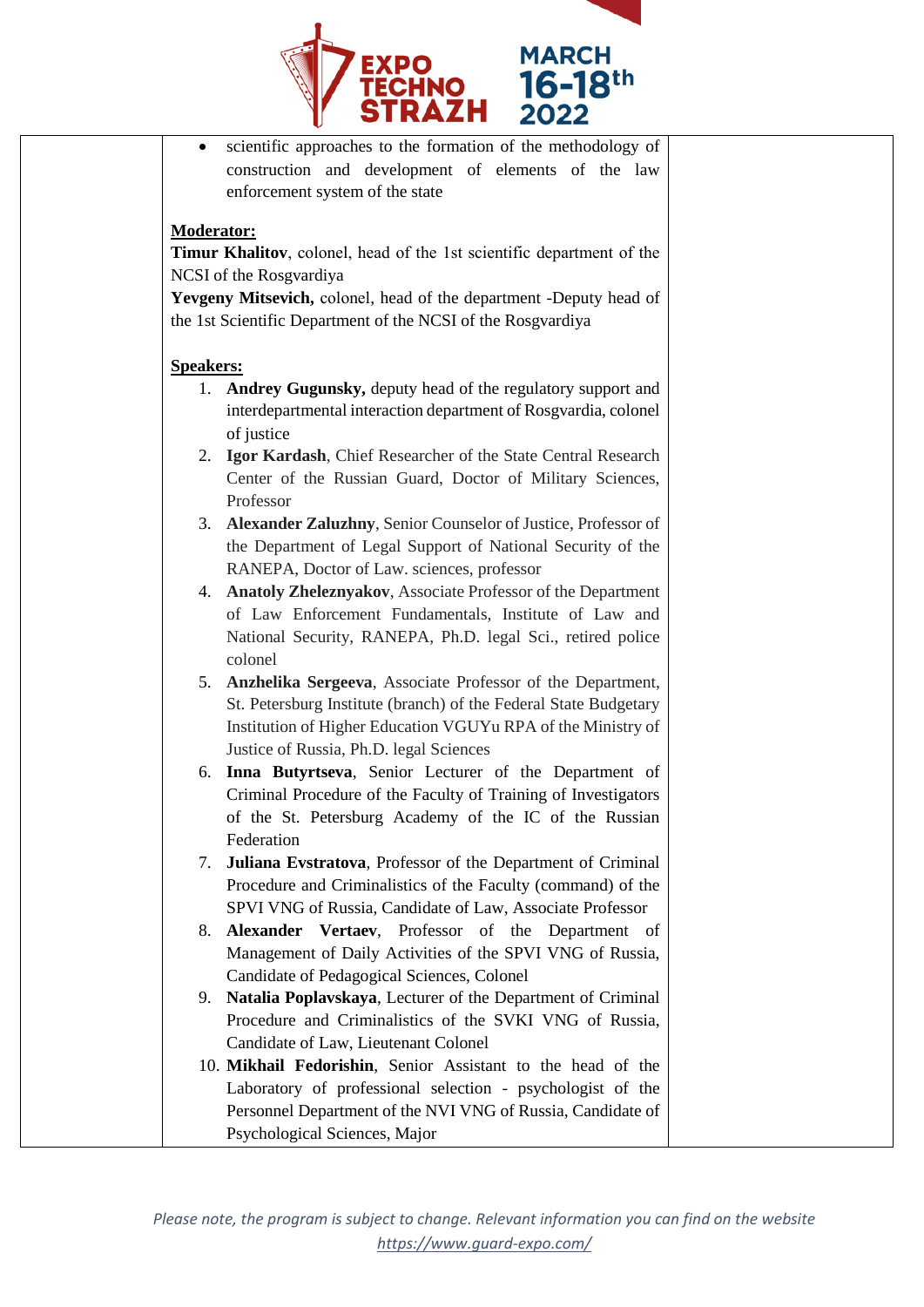

| Management of the Russian Ministry of Internal Affairs, Doctor<br>of Pedagogical Sciences, Professor, Police Colonel<br>19. Victoria Vakhnina, Professor, Department of Psychology,<br>Pedagogy and Organization of Work with Personnel, Academy<br>of Management of the Russian Interior Ministry, Associate<br>Professor of Psychology, Pedagogy and Organization of Work<br>with Personnel, Doctor of Psychology, Professor, Police<br>Colonel<br>20. Kirill Shitov, Police Lieutenant Colonel, Associate Professor,<br>Department of Crime Investigation Management, Academy of<br>Management of the Russian Ministry of Internal Affairs |                                                                                                                                                                                                                                                                                                                                                                                                                                                                                                                                                                                                                                                                                                                                                                                                                                                                                                                                                                        |
|-----------------------------------------------------------------------------------------------------------------------------------------------------------------------------------------------------------------------------------------------------------------------------------------------------------------------------------------------------------------------------------------------------------------------------------------------------------------------------------------------------------------------------------------------------------------------------------------------------------------------------------------------|------------------------------------------------------------------------------------------------------------------------------------------------------------------------------------------------------------------------------------------------------------------------------------------------------------------------------------------------------------------------------------------------------------------------------------------------------------------------------------------------------------------------------------------------------------------------------------------------------------------------------------------------------------------------------------------------------------------------------------------------------------------------------------------------------------------------------------------------------------------------------------------------------------------------------------------------------------------------|
|                                                                                                                                                                                                                                                                                                                                                                                                                                                                                                                                                                                                                                               |                                                                                                                                                                                                                                                                                                                                                                                                                                                                                                                                                                                                                                                                                                                                                                                                                                                                                                                                                                        |
|                                                                                                                                                                                                                                                                                                                                                                                                                                                                                                                                                                                                                                               |                                                                                                                                                                                                                                                                                                                                                                                                                                                                                                                                                                                                                                                                                                                                                                                                                                                                                                                                                                        |
|                                                                                                                                                                                                                                                                                                                                                                                                                                                                                                                                                                                                                                               |                                                                                                                                                                                                                                                                                                                                                                                                                                                                                                                                                                                                                                                                                                                                                                                                                                                                                                                                                                        |
|                                                                                                                                                                                                                                                                                                                                                                                                                                                                                                                                                                                                                                               |                                                                                                                                                                                                                                                                                                                                                                                                                                                                                                                                                                                                                                                                                                                                                                                                                                                                                                                                                                        |
|                                                                                                                                                                                                                                                                                                                                                                                                                                                                                                                                                                                                                                               |                                                                                                                                                                                                                                                                                                                                                                                                                                                                                                                                                                                                                                                                                                                                                                                                                                                                                                                                                                        |
|                                                                                                                                                                                                                                                                                                                                                                                                                                                                                                                                                                                                                                               |                                                                                                                                                                                                                                                                                                                                                                                                                                                                                                                                                                                                                                                                                                                                                                                                                                                                                                                                                                        |
|                                                                                                                                                                                                                                                                                                                                                                                                                                                                                                                                                                                                                                               |                                                                                                                                                                                                                                                                                                                                                                                                                                                                                                                                                                                                                                                                                                                                                                                                                                                                                                                                                                        |
| Organization of Work with Personnel, Academy of                                                                                                                                                                                                                                                                                                                                                                                                                                                                                                                                                                                               |                                                                                                                                                                                                                                                                                                                                                                                                                                                                                                                                                                                                                                                                                                                                                                                                                                                                                                                                                                        |
| Professor of the Department of Psychology, Pedagogy and                                                                                                                                                                                                                                                                                                                                                                                                                                                                                                                                                                                       |                                                                                                                                                                                                                                                                                                                                                                                                                                                                                                                                                                                                                                                                                                                                                                                                                                                                                                                                                                        |
| Pedagogy and Organization of Work with Personnel; Associate                                                                                                                                                                                                                                                                                                                                                                                                                                                                                                                                                                                   |                                                                                                                                                                                                                                                                                                                                                                                                                                                                                                                                                                                                                                                                                                                                                                                                                                                                                                                                                                        |
|                                                                                                                                                                                                                                                                                                                                                                                                                                                                                                                                                                                                                                               |                                                                                                                                                                                                                                                                                                                                                                                                                                                                                                                                                                                                                                                                                                                                                                                                                                                                                                                                                                        |
|                                                                                                                                                                                                                                                                                                                                                                                                                                                                                                                                                                                                                                               |                                                                                                                                                                                                                                                                                                                                                                                                                                                                                                                                                                                                                                                                                                                                                                                                                                                                                                                                                                        |
|                                                                                                                                                                                                                                                                                                                                                                                                                                                                                                                                                                                                                                               |                                                                                                                                                                                                                                                                                                                                                                                                                                                                                                                                                                                                                                                                                                                                                                                                                                                                                                                                                                        |
|                                                                                                                                                                                                                                                                                                                                                                                                                                                                                                                                                                                                                                               |                                                                                                                                                                                                                                                                                                                                                                                                                                                                                                                                                                                                                                                                                                                                                                                                                                                                                                                                                                        |
|                                                                                                                                                                                                                                                                                                                                                                                                                                                                                                                                                                                                                                               |                                                                                                                                                                                                                                                                                                                                                                                                                                                                                                                                                                                                                                                                                                                                                                                                                                                                                                                                                                        |
|                                                                                                                                                                                                                                                                                                                                                                                                                                                                                                                                                                                                                                               |                                                                                                                                                                                                                                                                                                                                                                                                                                                                                                                                                                                                                                                                                                                                                                                                                                                                                                                                                                        |
| Research Institute of the Ministry of Internal Affairs of Russia                                                                                                                                                                                                                                                                                                                                                                                                                                                                                                                                                                              |                                                                                                                                                                                                                                                                                                                                                                                                                                                                                                                                                                                                                                                                                                                                                                                                                                                                                                                                                                        |
| 15. Alexey Maslov, chief researcher department 3, All-Russian                                                                                                                                                                                                                                                                                                                                                                                                                                                                                                                                                                                 |                                                                                                                                                                                                                                                                                                                                                                                                                                                                                                                                                                                                                                                                                                                                                                                                                                                                                                                                                                        |
| Ministry of Internal Affairs                                                                                                                                                                                                                                                                                                                                                                                                                                                                                                                                                                                                                  |                                                                                                                                                                                                                                                                                                                                                                                                                                                                                                                                                                                                                                                                                                                                                                                                                                                                                                                                                                        |
| All-Russian Scientific Research Institute of the Russian                                                                                                                                                                                                                                                                                                                                                                                                                                                                                                                                                                                      |                                                                                                                                                                                                                                                                                                                                                                                                                                                                                                                                                                                                                                                                                                                                                                                                                                                                                                                                                                        |
| 14. Dmitry Belykh-Silaev, senior researcher department 3, № 2                                                                                                                                                                                                                                                                                                                                                                                                                                                                                                                                                                                 |                                                                                                                                                                                                                                                                                                                                                                                                                                                                                                                                                                                                                                                                                                                                                                                                                                                                                                                                                                        |
| School of the Russian Federation                                                                                                                                                                                                                                                                                                                                                                                                                                                                                                                                                                                                              |                                                                                                                                                                                                                                                                                                                                                                                                                                                                                                                                                                                                                                                                                                                                                                                                                                                                                                                                                                        |
|                                                                                                                                                                                                                                                                                                                                                                                                                                                                                                                                                                                                                                               |                                                                                                                                                                                                                                                                                                                                                                                                                                                                                                                                                                                                                                                                                                                                                                                                                                                                                                                                                                        |
|                                                                                                                                                                                                                                                                                                                                                                                                                                                                                                                                                                                                                                               |                                                                                                                                                                                                                                                                                                                                                                                                                                                                                                                                                                                                                                                                                                                                                                                                                                                                                                                                                                        |
|                                                                                                                                                                                                                                                                                                                                                                                                                                                                                                                                                                                                                                               |                                                                                                                                                                                                                                                                                                                                                                                                                                                                                                                                                                                                                                                                                                                                                                                                                                                                                                                                                                        |
|                                                                                                                                                                                                                                                                                                                                                                                                                                                                                                                                                                                                                                               |                                                                                                                                                                                                                                                                                                                                                                                                                                                                                                                                                                                                                                                                                                                                                                                                                                                                                                                                                                        |
|                                                                                                                                                                                                                                                                                                                                                                                                                                                                                                                                                                                                                                               |                                                                                                                                                                                                                                                                                                                                                                                                                                                                                                                                                                                                                                                                                                                                                                                                                                                                                                                                                                        |
|                                                                                                                                                                                                                                                                                                                                                                                                                                                                                                                                                                                                                                               |                                                                                                                                                                                                                                                                                                                                                                                                                                                                                                                                                                                                                                                                                                                                                                                                                                                                                                                                                                        |
|                                                                                                                                                                                                                                                                                                                                                                                                                                                                                                                                                                                                                                               |                                                                                                                                                                                                                                                                                                                                                                                                                                                                                                                                                                                                                                                                                                                                                                                                                                                                                                                                                                        |
|                                                                                                                                                                                                                                                                                                                                                                                                                                                                                                                                                                                                                                               |                                                                                                                                                                                                                                                                                                                                                                                                                                                                                                                                                                                                                                                                                                                                                                                                                                                                                                                                                                        |
|                                                                                                                                                                                                                                                                                                                                                                                                                                                                                                                                                                                                                                               |                                                                                                                                                                                                                                                                                                                                                                                                                                                                                                                                                                                                                                                                                                                                                                                                                                                                                                                                                                        |
|                                                                                                                                                                                                                                                                                                                                                                                                                                                                                                                                                                                                                                               | 11. Dmitry Nikonov, Associate Professor of the Department of<br>Theory and History of State and Law of the SPVI VNG of<br>Russia<br>12. Ksenia Pitulko, Associate Professor of the Department, St.<br>Petersburg Institute (Branch) of the Federal State Budgetary<br>Institution of Higher Education of the Russian Ministry of<br>Justice, Candidate of Legal Sciences<br>13. Sergei Lysenkov, Professor of the Department of Theory and<br>History of State and Law, SPVI VNG of Russia, Doctor of Law.<br>Sciences, Cand. history Sciences, Honored Worker of Higher<br>16. Dmitry Goryachev, Senior Researcher, Division 1, All-<br>Russian Research Institute of the Ministry of Internal Affairs of<br>Russia<br>17. Mikhail Kibakin, chief Researcher, 4th Division, Research<br>Center No. 2 All-Russian Research Institute of the Russian<br>Interior Ministry, Doctor of Sociology, Professor<br>18. Natalya Serdyuk, Head of the Department of Psychology, |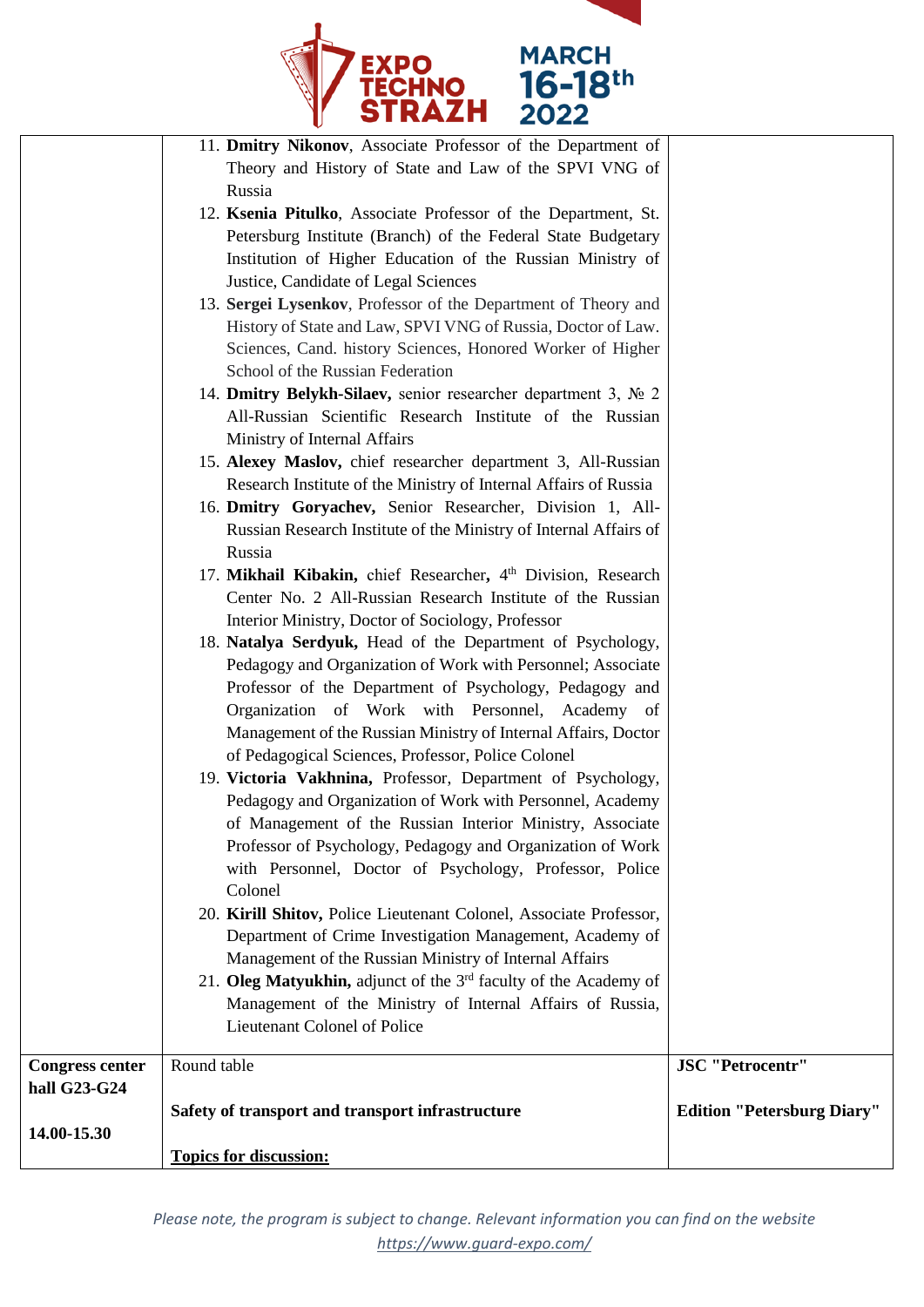

|                        | cities of the Russian Federation<br>the place of innovations in transport systems security provision                    |                                                                               |
|------------------------|-------------------------------------------------------------------------------------------------------------------------|-------------------------------------------------------------------------------|
|                        | Experience in transport security provision during international<br>events on the example of St. Petersburg              |                                                                               |
|                        | implementation of state control and supervision in the field of                                                         |                                                                               |
|                        | transport safety                                                                                                        |                                                                               |
|                        | state policy in the field of flight safety in urban areas                                                               |                                                                               |
|                        | <b>Moderator:</b>                                                                                                       |                                                                               |
|                        | Kirill Smirnov, General Director, Editor-in-Chief of the publication                                                    |                                                                               |
|                        | "Petersburg Diary"                                                                                                      |                                                                               |
|                        |                                                                                                                         |                                                                               |
|                        | <b>Speakers:</b>                                                                                                        |                                                                               |
|                        | 1. Maxim Sokolov, Vice-Governor of St. Petersburg<br>2. Maxim Lagutkin, head of the traffic safety service of the State |                                                                               |
|                        | Unitary Enterprise "Gorelectrotrans"                                                                                    |                                                                               |
|                        | <b>3. Konstantin Zorikov</b> , representative of the Elsis company                                                      |                                                                               |
|                        | 4. Danila Zakoldaev, Director of the ITMO Research Center for                                                           |                                                                               |
|                        | Security and Information Technologies, Dean of the Faculty of                                                           |                                                                               |
|                        | <b>Information Technology</b><br>5. Alexander Pitirimov, General Director of ANO "For Public                            |                                                                               |
|                        | Transport"                                                                                                              |                                                                               |
|                        | 6. Evgeniy Plotnikov, First Deputy General Director of                                                                  |                                                                               |
|                        | <b>ROSOKHRANA</b>                                                                                                       |                                                                               |
|                        | 7. Mikhail Belous - Head of the Technical Marketing Department<br>of the Federal State Unitary Enterprise RSVO          |                                                                               |
|                        | 8. Representatives of the National Guard                                                                                |                                                                               |
|                        | <b>9.</b> Speech by an expert, a representative of the company                                                          |                                                                               |
|                        | participating in the exhibition                                                                                         |                                                                               |
| <b>Congress center</b> | Round table                                                                                                             | of realizing<br><b>Department</b>                                             |
| hall G28-G29           |                                                                                                                         | state<br>and<br>programs                                                      |
|                        | Critical issues of organization of procurement activity of arms,                                                        | organizing purchasing of                                                      |
| $15.00 - 18.00$        | military and special equipment (CLOSED EVENT)                                                                           | <b>Russian Federation Natonal</b><br><b>Guard</b><br><b>Forces</b><br>Federal |
|                        | <b>Topics for discussion:</b>                                                                                           | <b>Service</b>                                                                |
|                        | critical issues of planning, organization and performance of<br>$\bullet$                                               |                                                                               |
|                        | purchasement of arms, military and special equipment                                                                    |                                                                               |
|                        | critical issues of purchasing activity at defining the<br>correspondence of purchased arms, military and special        |                                                                               |
|                        | equipment to the requirements of a state customer                                                                       |                                                                               |
|                        |                                                                                                                         |                                                                               |
|                        | <b>Main questions for discussion:</b><br>the procedure and features of determining the initial (maximum)                |                                                                               |
|                        | price of a contract under a state defense order for products in                                                         |                                                                               |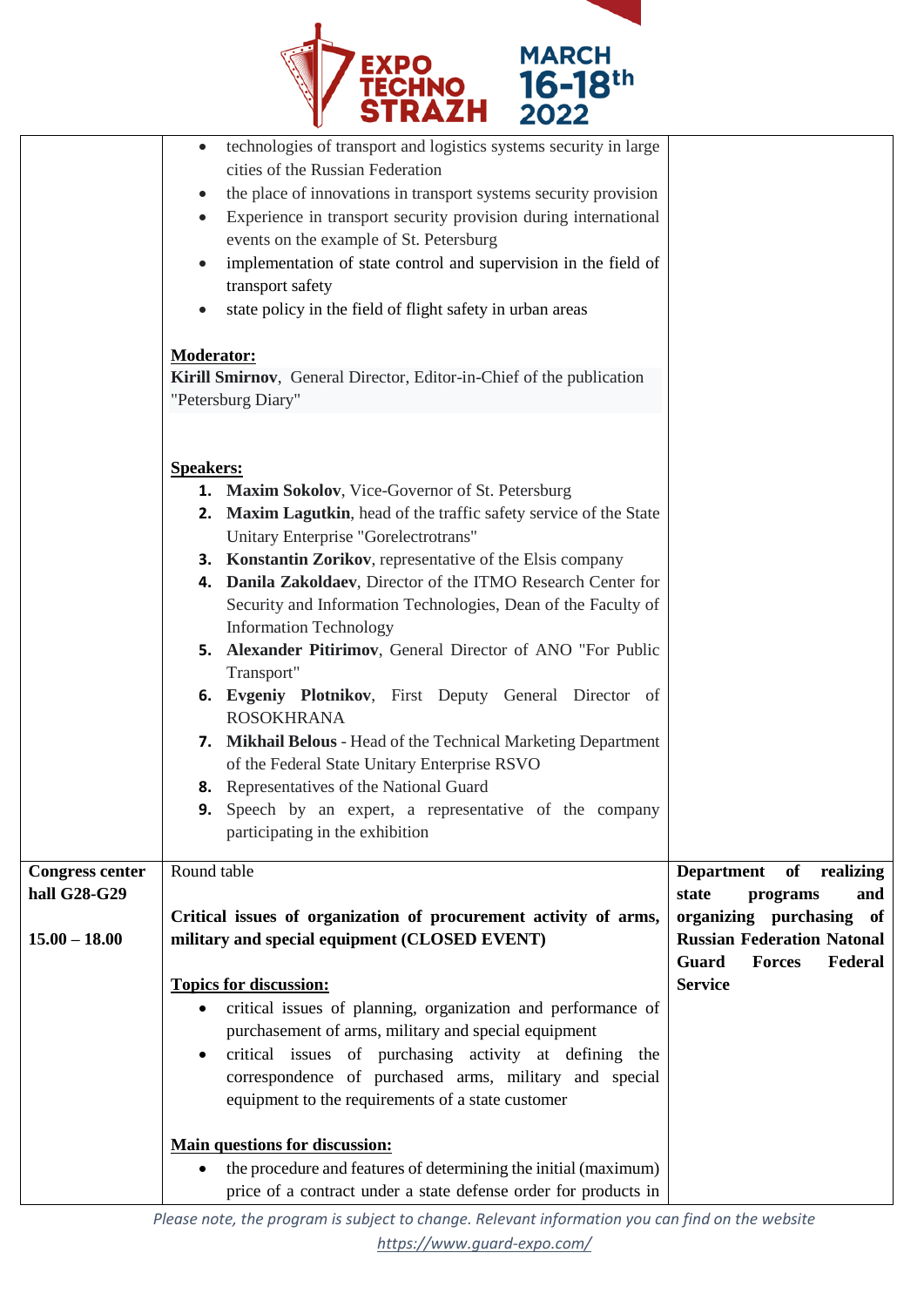

|                        | respect of which state price regulation is carried out; typical       |                                   |
|------------------------|-----------------------------------------------------------------------|-----------------------------------|
|                        | errors in the formation of price proposals: reflection of the law     |                                   |
|                        | enforcement practice of state regulation of prices for products       |                                   |
|                        | purchased under the state budget; the main features of state          |                                   |
|                        | regulation of prices for products purchased under the state           |                                   |
|                        | budget; typical errors of potential suppliers in the formation of     |                                   |
|                        | product price proposals                                               |                                   |
|                        |                                                                       |                                   |
|                        | the procedure for submitting applications for participation in the    |                                   |
|                        | determination of a supplier during the procurement of a VVST          |                                   |
|                        | in a competitive manner, mandatory and additional                     |                                   |
|                        | requirements for them, typical errors when submitting                 |                                   |
|                        | applications: basic requirements for the procedure for                |                                   |
|                        | submitting applications for participation in the determination of     |                                   |
|                        | a supplier during the procurement of a VVST in a competitive          |                                   |
|                        | manner; mandatory and additional requirements for applications        |                                   |
|                        | for participation in the determination of a supplier during the       |                                   |
|                        | procurement of a VVST in a competitive manner; typical errors         |                                   |
|                        | when submitting applications                                          |                                   |
|                        | problematic issues of conformity of products to the                   |                                   |
|                        | requirements of the state contract: the main regulatory               |                                   |
|                        | framework governing the issues of conformity of products to           |                                   |
|                        | customer requirements; typical errors in the description of the       |                                   |
|                        | object of purchase; problematic issues of product compliance          |                                   |
|                        |                                                                       |                                   |
|                        | with the requirements of the state contract                           |                                   |
|                        | <b>Moderator:</b>                                                     |                                   |
|                        | Sergey Kriklivets, colonel, senior officer of Department of Marketing |                                   |
|                        |                                                                       |                                   |
|                        | Research of National Guard Fources Department of State Programs       |                                   |
|                        | <b>Speakers:</b>                                                      |                                   |
|                        | Igor Yeliseyev, lieutenant-colonel, head of Department of             |                                   |
|                        | purchase of arms, metrology, enginerring and radiation,               |                                   |
|                        | chemical and biological protection devices and managemnt of           |                                   |
|                        | state purchase of National Guard Fources Department of State          |                                   |
|                        | Programs                                                              |                                   |
|                        | Dmitry Schelkun, colonel, Head of Directorate of customer<br>2.       |                                   |
|                        | representative offices of National Guard Fources Department of        |                                   |
|                        | <b>State Programs</b>                                                 |                                   |
|                        |                                                                       |                                   |
| <b>Congress center</b> | Round table                                                           | <b>JSC</b> "Petrocentr"           |
| hall G23-G24           | Safety of medical facilities and educational institutions in St.      |                                   |
|                        | Petersburg                                                            | <b>Edition "Petersburg Diary"</b> |
| 15.45-17.15            |                                                                       |                                   |
|                        | <b>Topics for discussion:</b>                                         |                                   |
|                        | Russian and world experience in ensuring security in                  |                                   |
|                        | educational institutions                                              |                                   |
|                        |                                                                       |                                   |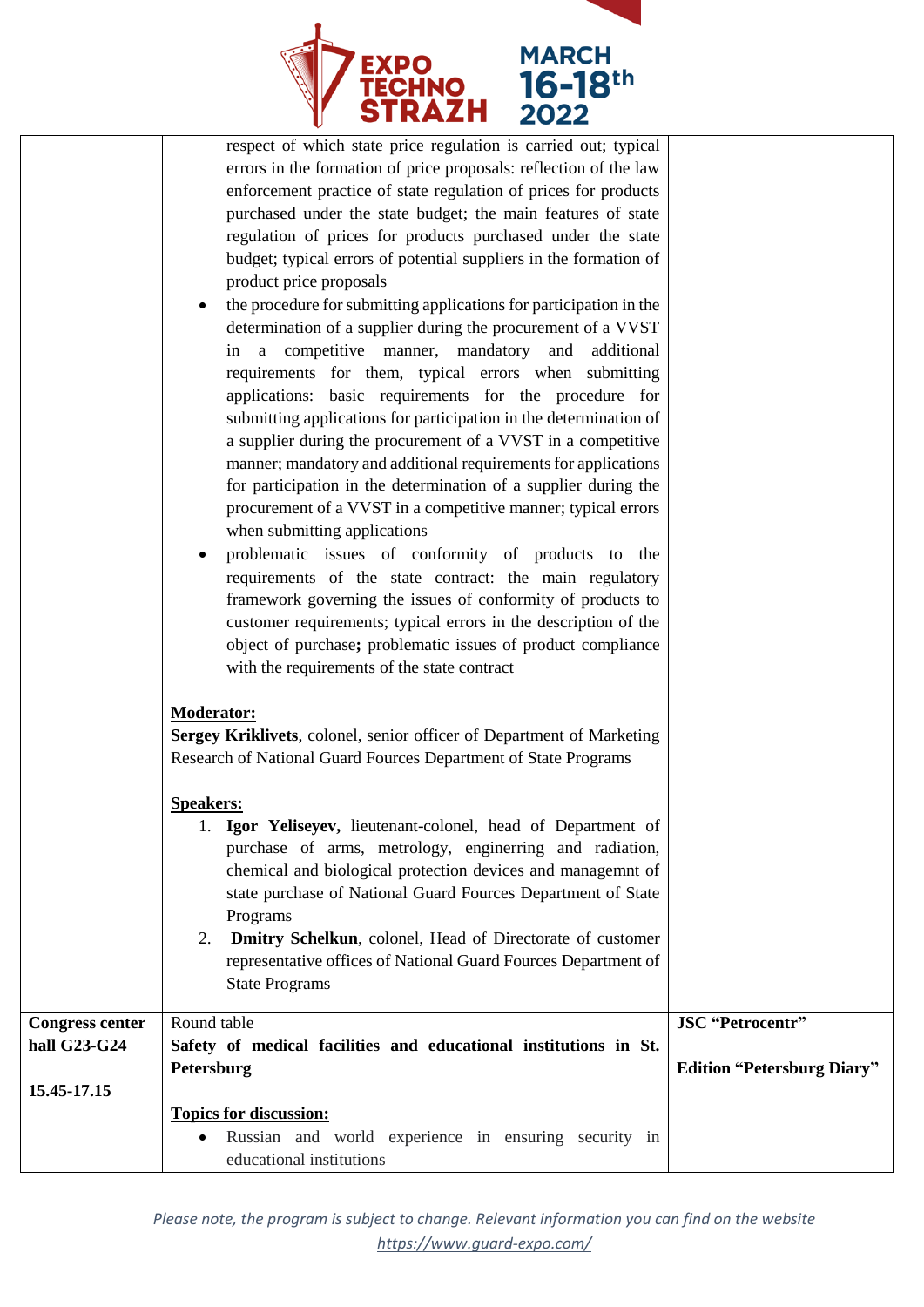

|                     | control of the Russian Guard over the state of school security<br>systems<br>prospects for equipping schools and hospitals with security<br>systems to prevent emergencies<br>types of threats to children at medical facilities and educational<br>institutions in St. Petersburg. Measures of responsibility for<br>their prevention<br><b>Moderator:</b><br>Kirill Smirnov, General Director, Editor-in-Chief of the publication<br>"Petersburg Diary"                                                                                                                                                                                                                                                                                                                                                                                                                     |                                                                         |
|---------------------|-------------------------------------------------------------------------------------------------------------------------------------------------------------------------------------------------------------------------------------------------------------------------------------------------------------------------------------------------------------------------------------------------------------------------------------------------------------------------------------------------------------------------------------------------------------------------------------------------------------------------------------------------------------------------------------------------------------------------------------------------------------------------------------------------------------------------------------------------------------------------------|-------------------------------------------------------------------------|
|                     | <b>Speakers:</b><br><b>1. Mikhail Sobolev, Police Lieutenant General, Head of the Main</b><br>Directorate of the Federal Service of the National Guard Troops<br>of the Russian Federation for St. Petersburg and the Leningrad<br>Region<br>2. Anna Mityanina, Commissioner for Children's Rights in St.<br>Petersburg<br>3. Maxim Pratusevich, Director of the Presidential Physics and<br>Mathematics Lyceum No. 239<br>4. Andrey Sarana, First Deputy Chairman of the Health<br>Committee<br>5. Evgeniy Plotnikov, First Deputy General Director of<br><b>ROSOKHRANA</b><br>6. Yury Gorshkov, Representative of the Association of RCB<br>Protection in St. Petersburg<br>7. Speech by an expert, a representative of the company<br>participating in the exhibition<br><b>8.</b> Speech by an expert, a representative of the company<br>participating in the exhibition |                                                                         |
|                     | <b>MARCH 17, 2022</b>                                                                                                                                                                                                                                                                                                                                                                                                                                                                                                                                                                                                                                                                                                                                                                                                                                                         |                                                                         |
| <b>Pavilion F</b>   | International exhibition of advanced technologies for ensuring the                                                                                                                                                                                                                                                                                                                                                                                                                                                                                                                                                                                                                                                                                                                                                                                                            | <b>Federal Service of Russian</b>                                       |
| $10.00 - 18.00$     | the<br>individual,<br>society<br>the<br>security<br>of<br>and<br>state<br><b>EXPOTEKHNOSTRAZH</b>                                                                                                                                                                                                                                                                                                                                                                                                                                                                                                                                                                                                                                                                                                                                                                             | <b>Federation National Guard</b><br><b>Forces</b>                       |
|                     |                                                                                                                                                                                                                                                                                                                                                                                                                                                                                                                                                                                                                                                                                                                                                                                                                                                                               | <b>Government of</b><br><b>St. Petersburg</b><br>"EF-International" LLC |
| Pavilion F,         | OFFICIAL OPENING OF THE EXHIBITION,                                                                                                                                                                                                                                                                                                                                                                                                                                                                                                                                                                                                                                                                                                                                                                                                                                           | <b>Federal Service of Russian</b>                                       |
| opening area,       | tour of the exhibition exposition by honored guests                                                                                                                                                                                                                                                                                                                                                                                                                                                                                                                                                                                                                                                                                                                                                                                                                           | <b>Federation National Guard</b>                                        |
| Rosgvardia<br>stand |                                                                                                                                                                                                                                                                                                                                                                                                                                                                                                                                                                                                                                                                                                                                                                                                                                                                               | <b>Forces</b>                                                           |

*Please note, the program is subject to change. Relevant information you can find on the website <https://www.guard-expo.com/>*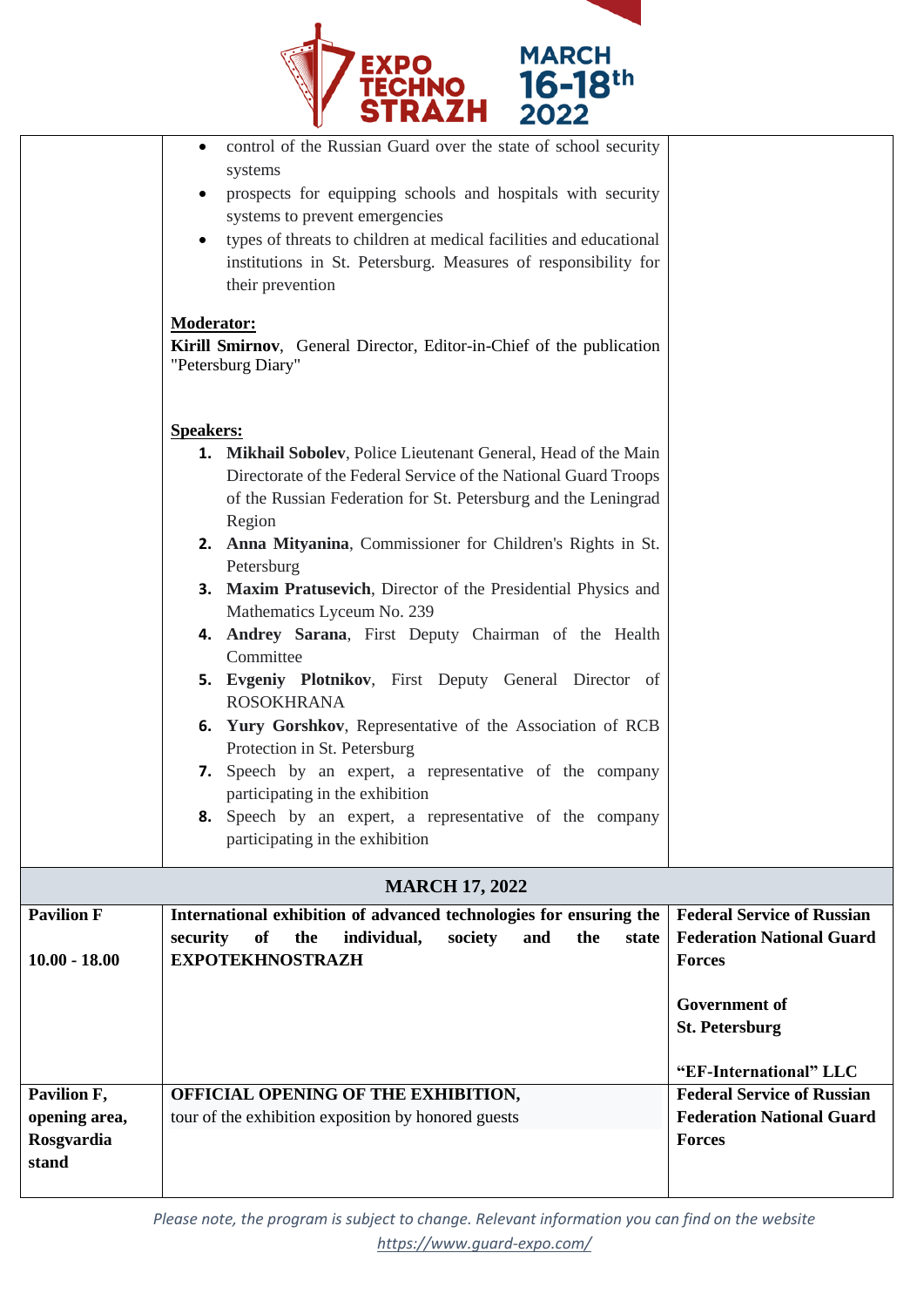



| 11.00-13.00            |                                                                         | <b>Government of</b>               |
|------------------------|-------------------------------------------------------------------------|------------------------------------|
|                        |                                                                         | <b>St.Petersburg</b>               |
|                        |                                                                         |                                    |
|                        |                                                                         | "EF-International" LLC             |
| <b>Congress center</b> | Round table                                                             | Maritime department of the         |
| hall G25-G27           |                                                                         | <b>Federal Service of National</b> |
|                        | Creation of technical means to carry out underwater technical and       | guard troops                       |
| $10.00 - 13.00$        | diving operations in the performance of tasks assigned to the           |                                    |
|                        | National guard troops of the Russian Federation                         |                                    |
|                        |                                                                         |                                    |
|                        | <b>Topics for discussion:</b>                                           |                                    |
|                        | ensuring the safety of diving operations in the National guard<br>٠     |                                    |
|                        | forces of the Russian Federation                                        |                                    |
|                        | creation of diving equipment and facilities for diving operations<br>٠  |                                    |
|                        | standardization and certification of diving equipment and diving<br>٠   |                                    |
|                        | support equipment                                                       |                                    |
|                        |                                                                         |                                    |
|                        | <b>Main questions for discussion:</b>                                   |                                    |
|                        | actual aspects of standardization of means for underwater<br>٠          |                                    |
|                        | technical and diving operations                                         |                                    |
|                        | documentation on technical means for carrying out underwater<br>٠       |                                    |
|                        | technical and diving works, as a factor of work safety                  |                                    |
|                        | improving the efficiency and safety of underwater operations<br>٠       |                                    |
|                        | areas of training of diving specialists<br>٠                            |                                    |
|                        | <b>Moderator:</b>                                                       |                                    |
|                        | Roman Pleshakov, Captain 1st rank, senior officer of the diving service |                                    |
|                        | organization group of the department of organization of ship and diving |                                    |
|                        | services of the Rosgvardia Marine Unit                                  |                                    |
|                        | Andrey Novozhilov, Association "National Industry Association of        |                                    |
|                        | Underwater Contractors", executive director; Russian Federation         |                                    |
|                        |                                                                         |                                    |
|                        | <b>Speakers:</b>                                                        |                                    |
|                        | 1. Viktor Ilyukhin, Technical committee on standardization              |                                    |
|                        | "Hyperbaric technology" TC 416, Chairman, Russian                       |                                    |
|                        | Federation                                                              |                                    |
|                        | 2. Aleksandr Kuritsyn, D.F. Ustinov Baltic state technical              |                                    |
|                        | university "VOENMEKh"; leading engineer of Engineering                  |                                    |
|                        | center, leading specialist of additional professional education         |                                    |
|                        | department, Russian Federation                                          |                                    |
|                        | 3. Igor Kozhemyakin, Department of Defense Research and                 |                                    |
|                        | Development, St. Petersburg State Marine Technical                      |                                    |
|                        | University, Head of Department; Russian Federation                      |                                    |
|                        | 4. Vladislav Zanin, JSC NIN PT Okeanos, Advisor of General              |                                    |
|                        | Director; Russian Federation                                            |                                    |
|                        | 5. Gennady Vassilyuk, JSC "RIF", General Director, Russian              |                                    |
|                        | Federation                                                              |                                    |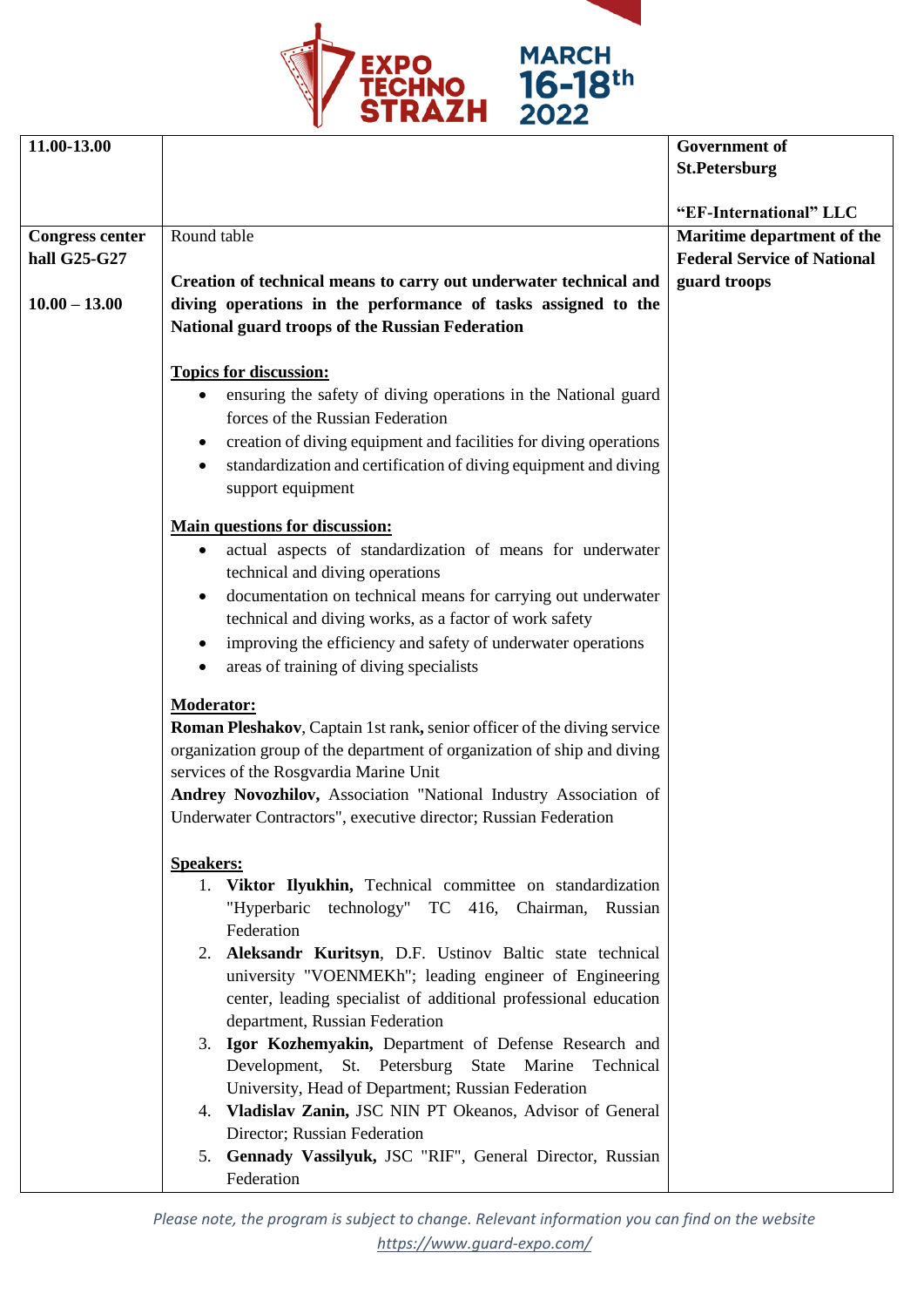

| <b>Congress center</b><br>hall G23-G24 | 6. Yuri Ryzhenko, Head of the Radio Development Group of the<br>Radio Engineering Systems Department of Hi-Tech LLC<br>7. Sergey Kravtsov, "Pro Diving Group" LLC, Technical<br>Director, Russian Federation<br>8. Alexey Kirsanov, Head of the Radio Engineering Systems<br>Department of Hi-tech LLC<br>9. Vladimir Zhurba, General Director of NPK VOLO LLC<br>Scientific and practical conference                                                                                                                                                                                                                  | <b>The Main Research Center</b><br>of the Federal Service of the |
|----------------------------------------|------------------------------------------------------------------------------------------------------------------------------------------------------------------------------------------------------------------------------------------------------------------------------------------------------------------------------------------------------------------------------------------------------------------------------------------------------------------------------------------------------------------------------------------------------------------------------------------------------------------------|------------------------------------------------------------------|
| $10.00 - 11.45$                        | Prospects of development of arms, military and special equipment<br>of Russian Federation National Guard Forces (part I)                                                                                                                                                                                                                                                                                                                                                                                                                                                                                               | <b>National Guard of the</b><br><b>Russian Federation</b>        |
|                                        | <b>Topics for discussion:</b><br>prospects of development of engineering means of Russian<br><b>Federation National Guard Forces</b><br>prospects of development of artillery arms, missiles, aiming and<br>monitoring devices of Russian Federation National Guard<br>Forces                                                                                                                                                                                                                                                                                                                                          |                                                                  |
|                                        | <b>Main questions for discussion:</b><br>the relevance of the development of engineering means, artillery<br>٠<br>weapons, ammunition, aiming and observation devices of the<br>troops of the National Guard of the Russian Federation<br>the state of engineering facilities, artillery weapons,<br>$\bullet$<br>ammunition, aiming and observation devices of the troops of the<br>National Guard of the Russian Federation<br>prospects for the development of engineering means, artillery<br>weapons, ammunition, aiming and observation devices of the<br>troops of the National Guard of the Russian Federation |                                                                  |
|                                        | <b>Moderator:</b><br>Alexei Raines, colonel, head of the 5th scientific department of the<br><b>NCCI</b> Rosgvardia<br>Konstantin Chechulin, colonel, head of group 5 of the scientific<br>department of the NCSI Rosgvardia                                                                                                                                                                                                                                                                                                                                                                                           |                                                                  |
|                                        | <b>Speakers (on approval):</b><br>1. Andrey Vlasov, Head of Department of engineering means of<br><b>Russian Federation National Guard Forces</b><br>2. Rustem Saifutdinov, head of Departmen of prospective<br>developpments of JSC KIASS scientific production enterprise<br>3. Dmitry Zverev, deputy to Technical Director of JSC Kobra<br>4. Oleg Aushtol, deputy to General Director on developing and<br>implanting individual armoured protection means into<br>production at CJSC Schelkovskaya silk-weaving factory                                                                                           |                                                                  |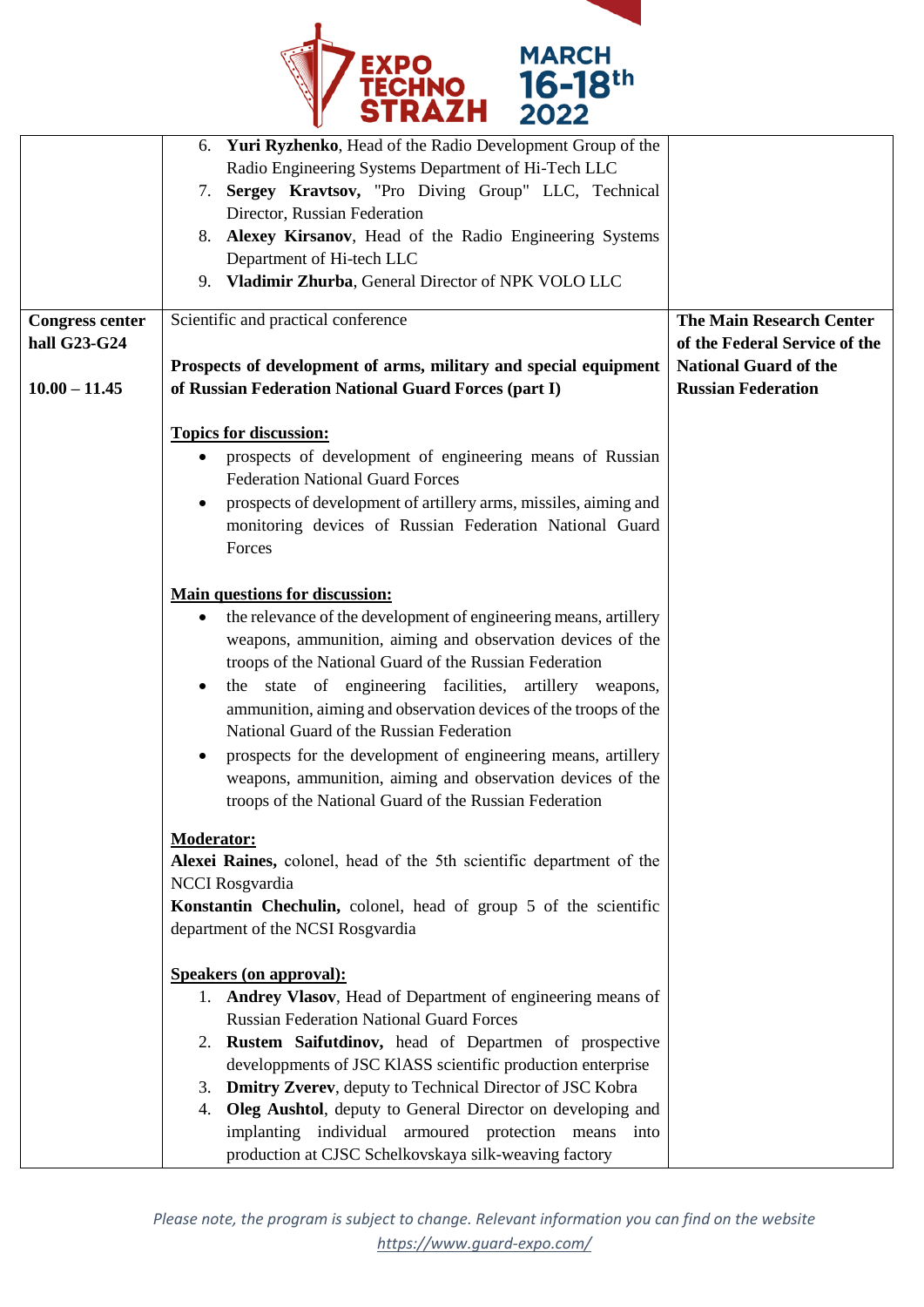

|                        | 5. Roman Spirin, specialist in developing small weapons of OJSC<br><b>Degtyarev Factory</b><br>6. Aleksey Khalyavin, deputy to Chief structural engineer on<br>military small weapons of JSC "Kalashnikov Concern<br>7. Damir Shafikov, specialist in developing small weapons of<br>LLC Overhol Pro<br>8. Viktor Bubentsov, deputy to Director of JSC Dedal NV<br>Speech topic: "Special-purpose optics in the interests of the<br>power structures of the Russian Federation"<br>9. Yuri Yelovenko, specialisr in developing aiming and<br>monitoring devices of JSC Novosibirsk instrument engineering<br>plant<br>10. Igor Rabbota, deputy to General Director of LLC Warrior<br>Group<br>11. Artem Nikiforov, Head of the Bureau of High-temperature<br>Printers of JSC Obukhov Plant<br>12. Dmitry Kozin, chief designer of "R-Engineering"<br>Speech topic: "Expanding the operational and functional<br>capabilities of cargo vehicles" |                                                                                                             |
|------------------------|-------------------------------------------------------------------------------------------------------------------------------------------------------------------------------------------------------------------------------------------------------------------------------------------------------------------------------------------------------------------------------------------------------------------------------------------------------------------------------------------------------------------------------------------------------------------------------------------------------------------------------------------------------------------------------------------------------------------------------------------------------------------------------------------------------------------------------------------------------------------------------------------------------------------------------------------------|-------------------------------------------------------------------------------------------------------------|
|                        | 13. Sergey Ozhgibesov, Deputy Chief Designer of Cuirass CJSC                                                                                                                                                                                                                                                                                                                                                                                                                                                                                                                                                                                                                                                                                                                                                                                                                                                                                    |                                                                                                             |
|                        | Speech topic: "Perspective equipment for military personnel of<br>the National Guard of the Russian Federation"                                                                                                                                                                                                                                                                                                                                                                                                                                                                                                                                                                                                                                                                                                                                                                                                                                 |                                                                                                             |
| <b>Congress center</b> | Countering extremism: new technologies for law enforcement                                                                                                                                                                                                                                                                                                                                                                                                                                                                                                                                                                                                                                                                                                                                                                                                                                                                                      | <b>Committee on industrial</b>                                                                              |
| hall G23-G24           |                                                                                                                                                                                                                                                                                                                                                                                                                                                                                                                                                                                                                                                                                                                                                                                                                                                                                                                                                 | policy, innoivations and                                                                                    |
|                        | <b>Topics for discussion:</b>                                                                                                                                                                                                                                                                                                                                                                                                                                                                                                                                                                                                                                                                                                                                                                                                                                                                                                                   | trade of St.Petersburg                                                                                      |
| 12.15-13.45            |                                                                                                                                                                                                                                                                                                                                                                                                                                                                                                                                                                                                                                                                                                                                                                                                                                                                                                                                                 |                                                                                                             |
|                        | priority areas for countering extremism in the Russian<br>Federation and the regions<br>new technologies for countering extremism: information<br>systems, infrastructure and technological solutions<br>prevention of extremism in the youth environment                                                                                                                                                                                                                                                                                                                                                                                                                                                                                                                                                                                                                                                                                       | <b>Committee on issues of</b><br>legality, order and security<br>of St.Petersburg<br>"EF-International" LLC |
|                        | countering extremism: cooperation of government, business,<br>science, and education                                                                                                                                                                                                                                                                                                                                                                                                                                                                                                                                                                                                                                                                                                                                                                                                                                                            | <b>ANO MC "Innovations and</b><br>digital technologies in                                                   |
|                        | <b>Main questions for discussion:</b>                                                                                                                                                                                                                                                                                                                                                                                                                                                                                                                                                                                                                                                                                                                                                                                                                                                                                                           | health protection"                                                                                          |
|                        | action Plan to Counter Extremism: Federal and Regional Levels<br>$\bullet$<br>sSafe City state information system<br>advanced video surveillance, security, and integrated security<br>technologies<br>public-private partnership and support measures for equipment<br>and software manufacturers<br>key tasks to ensure interethnic harmony at the regional level;<br>countering extremism in social networks<br><b>Moderator:</b>                                                                                                                                                                                                                                                                                                                                                                                                                                                                                                            |                                                                                                             |
|                        | Sergey Shkuratov, Director of programs, IMISP Business school                                                                                                                                                                                                                                                                                                                                                                                                                                                                                                                                                                                                                                                                                                                                                                                                                                                                                   |                                                                                                             |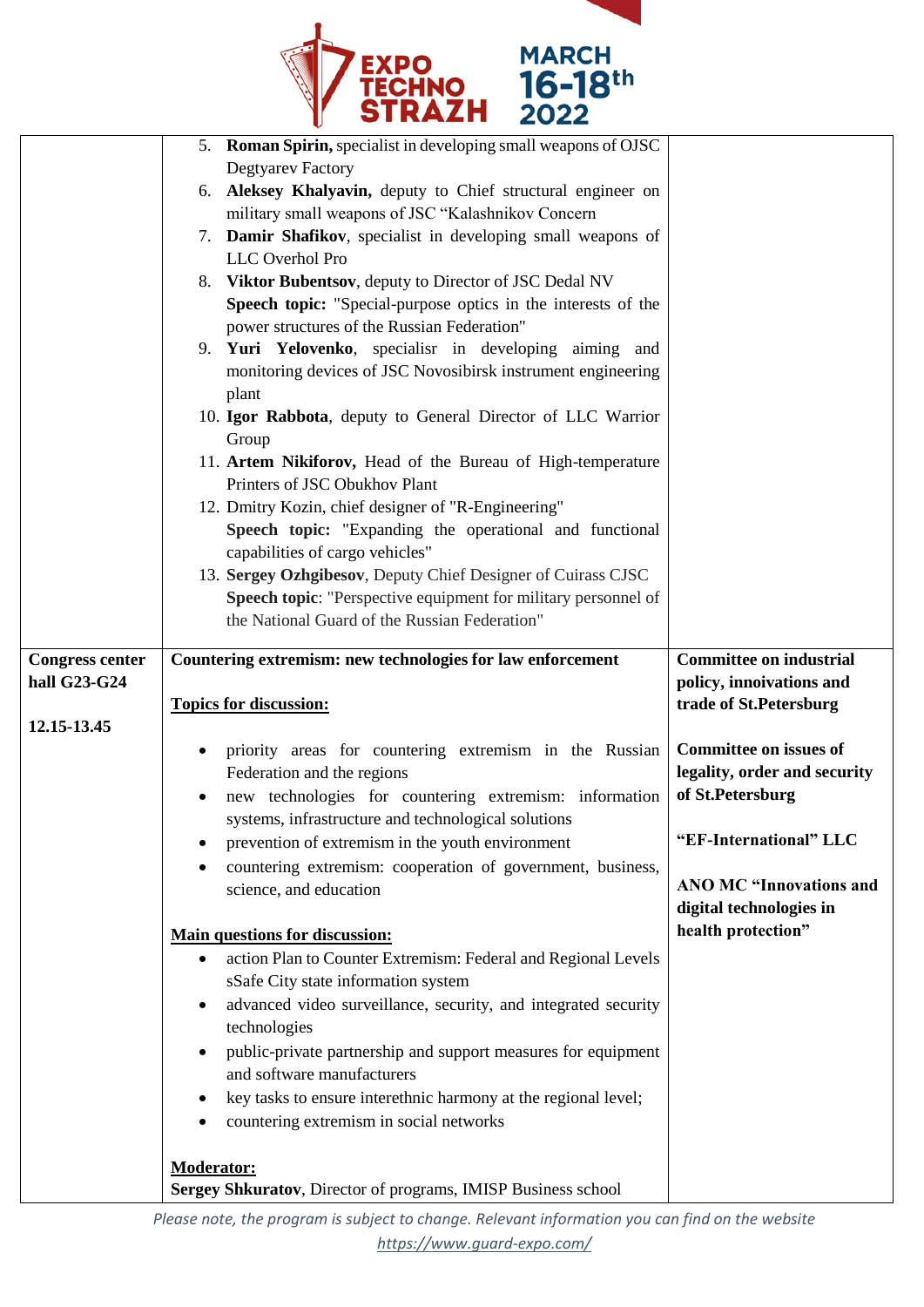

|                        | <b>Speakers (on approval):</b>                                        |                                 |
|------------------------|-----------------------------------------------------------------------|---------------------------------|
|                        | 1. Viktor Kabatsky, Deputy Chairman of the Committee on               |                                 |
|                        | Legality, Law and Order and Security                                  |                                 |
|                        | 2. Alexey Silkin, First Deputy Chairman of the Committee on           |                                 |
|                        | Interethnic Relations and Implementation of Migration Policy          |                                 |
|                        | in St. Petersburg                                                     |                                 |
|                        | 3. Alexey Shabanov, Head of the Center for Countering                 |                                 |
|                        | Extremism (Center "E") of the Ministry of Internal Affairs of         |                                 |
|                        | Russia in St. Petersburg and the Leningrad Region                     |                                 |
|                        | 4. Roman Borisenko, Director of St. Petersburg State Institution      |                                 |
|                        | "City Monitoring Center"                                              |                                 |
|                        | 5. Andrey Savchenko, Head of the Social Programs Sector of the        |                                 |
|                        | Committee on Youth Policy and Interaction with Public                 |                                 |
|                        | Organizations                                                         |                                 |
|                        | 6. Sergey Olennikov, Acting Head of the Department of Criminal        |                                 |
|                        | Law of St. Petersburg State University                                |                                 |
|                        | 7. Konstantin Solodukhin, General Director of the National            |                                 |
|                        | Center for Informatization (Rostec)                                   |                                 |
|                        | 8. Anton Gurenko, General Director of KorKlass LLC                    |                                 |
| <b>Congress center</b> | Plenary session                                                       | <b>The Main Research Center</b> |
| hall D <sub>2</sub>    |                                                                       | of the Federal Service of the   |
|                        | Ensuring the security of the individual, society and the state        | <b>National Guard of the</b>    |
| 14.00-17.00            |                                                                       | <b>Russian Federation</b>       |
|                        |                                                                       |                                 |
|                        | <b>Topics for discussion:</b>                                         |                                 |
|                        | the role of the National Guard in ensuring the security of the        |                                 |
|                        | individual, society and the state. Main results for the period        |                                 |
|                        | since 2016;                                                           |                                 |
|                        | interaction between the National Guard and state authorities St.<br>٠ |                                 |
|                        | Petersburg. Actual directions of development and ways to              |                                 |
|                        | improve the efficiency of joint activities;                           |                                 |
|                        | issues of practical satisfaction of the needs and requests of the     |                                 |
|                        | population through the means of consistent implementation of          |                                 |
|                        | state programs on the example of St. Petersburg;                      |                                 |
|                        | historical aspects of the development of weapons, military and<br>٠   |                                 |
|                        | special equipment of the law enforcement forces of Russia;            |                                 |
|                        | the main directions of the struggle against the falsification of      |                                 |
|                        | Russian and world history, the distortion of historical truth and     |                                 |
|                        | the destruction of historical memory, including the prevention        |                                 |
|                        | of distortion of the history of law enforcement agencies and the      |                                 |
|                        | Armed Forces of Russia;                                               |                                 |
|                        | threats to national security, the main forms of their<br>٠            |                                 |
|                        | manifestation. Organization to counter manifestations of              |                                 |
|                        | nationalism, extremism and terrorism. The modern face of              |                                 |
|                        | fascism, features of its manifestation and struggle against it. The   |                                 |
|                        | main directions of the fight against incitement of interethnic and    |                                 |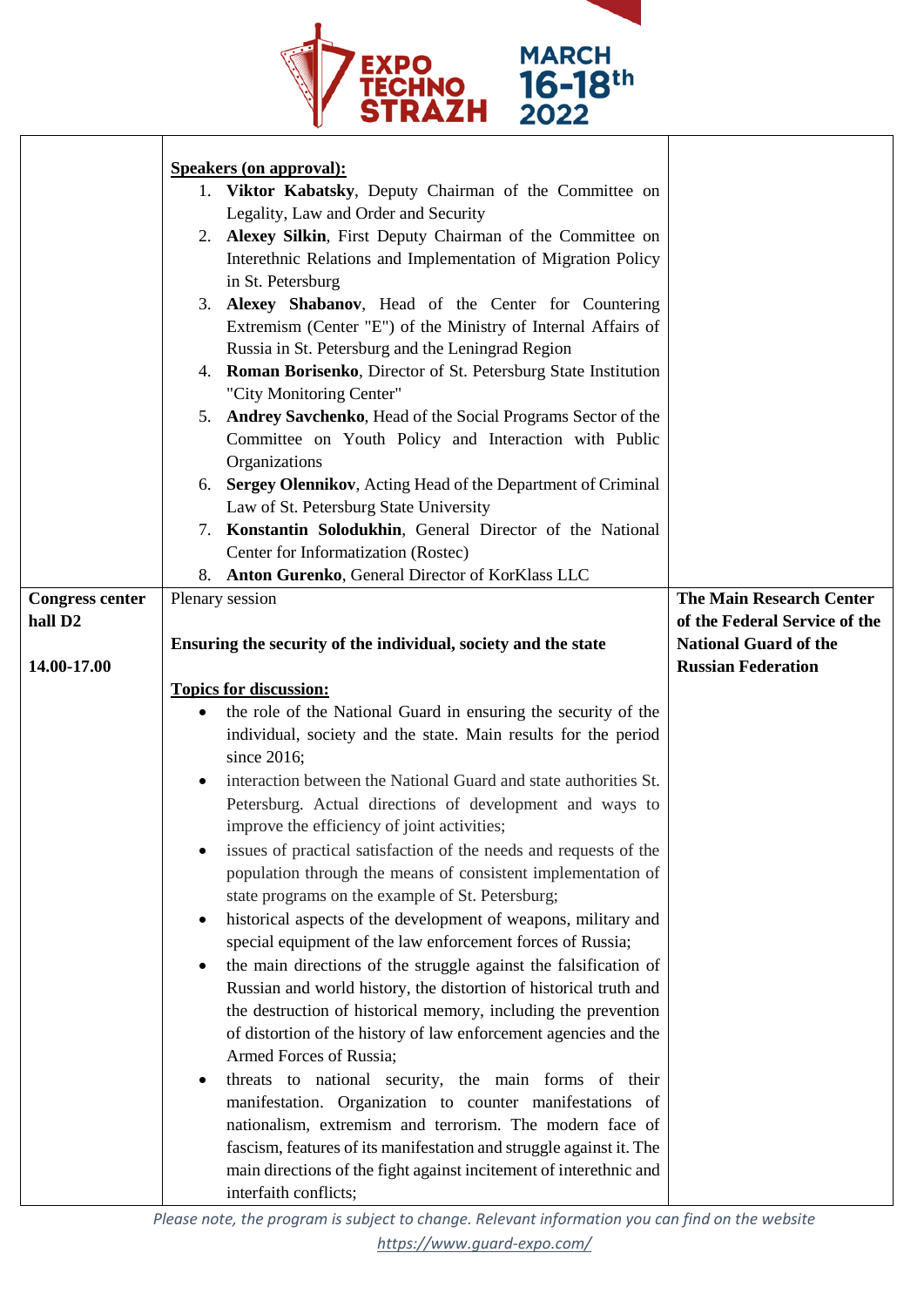

|                                                              | organization of scientific and technical activities in the troops of<br>٠<br>the National Guard of the Russian Federation;<br>the main directions of development of weapons, military and<br>٠<br>special equipment in the troops of the National Guard;<br>development and implementation of robotic systems, neural<br>networks and artificial intelligence in the service and combat<br>activities of the troops of the National Guard. Development of a<br>system for counteracting robotic complexes;<br>development of technologies and implementation of innovative<br>solutions in the activities of the Russian Guard by expanding the<br>space of interaction with research and production complexes of<br>the Russian Federation;<br>integration of the industrial complex with the power component<br>of the state by means of production diversification. Import<br>substitution as a tool for protecting the national interests of the<br>state;<br>normative-legal regulation of fixing the rights to the results of<br>intellectual activity;<br>participation of the Federal Service of the National Guard<br>Troops of the Russian Federation in solving state tasks in the<br>field of standardization<br><b>Moderator:</b><br>Roman Gerasimov, journalist, TV presenter, business coach |                                                                                                        |
|--------------------------------------------------------------|-------------------------------------------------------------------------------------------------------------------------------------------------------------------------------------------------------------------------------------------------------------------------------------------------------------------------------------------------------------------------------------------------------------------------------------------------------------------------------------------------------------------------------------------------------------------------------------------------------------------------------------------------------------------------------------------------------------------------------------------------------------------------------------------------------------------------------------------------------------------------------------------------------------------------------------------------------------------------------------------------------------------------------------------------------------------------------------------------------------------------------------------------------------------------------------------------------------------------------------------------------------------------------------------------------------|--------------------------------------------------------------------------------------------------------|
| <b>Congress Center</b><br><b>Hall G25-G27</b><br>14.00-15.45 | The conference<br>My safe house - I live in it peacefully!                                                                                                                                                                                                                                                                                                                                                                                                                                                                                                                                                                                                                                                                                                                                                                                                                                                                                                                                                                                                                                                                                                                                                                                                                                                  | National center of public<br>control in the sphere of<br>housing and communal<br>services "Housing and |
|                                                              | <b>Topics for discussion:</b>                                                                                                                                                                                                                                                                                                                                                                                                                                                                                                                                                                                                                                                                                                                                                                                                                                                                                                                                                                                                                                                                                                                                                                                                                                                                               | communal control"                                                                                      |
|                                                              | about countering terrorism. Safe city, yard and house                                                                                                                                                                                                                                                                                                                                                                                                                                                                                                                                                                                                                                                                                                                                                                                                                                                                                                                                                                                                                                                                                                                                                                                                                                                       |                                                                                                        |
|                                                              | requirements for the maintenance of the common property in the<br>MFB:<br>-compliance with the characteristics of reliability and safety of                                                                                                                                                                                                                                                                                                                                                                                                                                                                                                                                                                                                                                                                                                                                                                                                                                                                                                                                                                                                                                                                                                                                                                 |                                                                                                        |
|                                                              | the apartment building;                                                                                                                                                                                                                                                                                                                                                                                                                                                                                                                                                                                                                                                                                                                                                                                                                                                                                                                                                                                                                                                                                                                                                                                                                                                                                     |                                                                                                        |
|                                                              | -safety for life and health of citizens, safety of property of<br>individuals or legal entities, state, municipal and other property;<br>-accessibility of use of residential and (or) non-residential                                                                                                                                                                                                                                                                                                                                                                                                                                                                                                                                                                                                                                                                                                                                                                                                                                                                                                                                                                                                                                                                                                      |                                                                                                        |
|                                                              | premises, common use premises, as well as the land plot on<br>which the apartment building is located, including for disabled<br>persons and other low-mobile population groups;                                                                                                                                                                                                                                                                                                                                                                                                                                                                                                                                                                                                                                                                                                                                                                                                                                                                                                                                                                                                                                                                                                                            |                                                                                                        |
|                                                              | -observance of the rights and legitimate interests of premises<br>owners, as well as other persons;<br>-permanent readiness of utilities, metering devices and other                                                                                                                                                                                                                                                                                                                                                                                                                                                                                                                                                                                                                                                                                                                                                                                                                                                                                                                                                                                                                                                                                                                                        |                                                                                                        |
|                                                              | equipment included in the common property to provide utility                                                                                                                                                                                                                                                                                                                                                                                                                                                                                                                                                                                                                                                                                                                                                                                                                                                                                                                                                                                                                                                                                                                                                                                                                                                |                                                                                                        |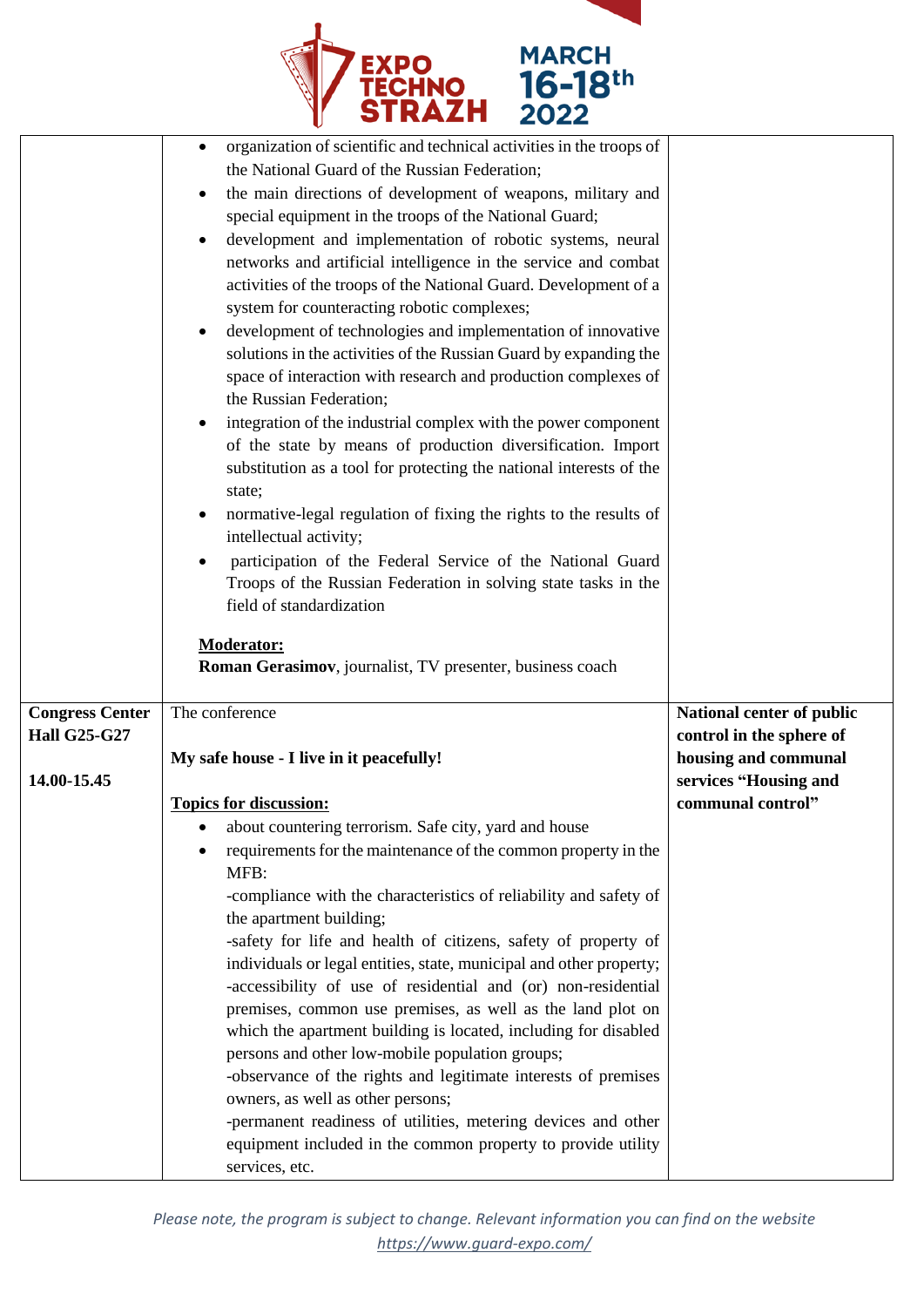

| <b>Congress center</b><br>hall G23-G24<br>14.00-15.30 | Panel discussion<br>Sports and security: advanced technologies at holding international<br>competitions<br><b>Topics for discussion:</b>                                                                                                                                                                                                                                                                                                                                                                                                                                                                                                                                                                                                                                                                                                                                                                                                                                                                                                                                                                                                                                                                                                                                                                                                                                                                                                                                                                                                                                                                                                                                                                                                                                                                                                                                                                      | <b>Committee on industrial</b><br>policy, innovatioans and<br>trade of St.Petersburg<br><b>Committee on issues of</b><br>legality, order and security<br>of St.Petersburg |
|-------------------------------------------------------|---------------------------------------------------------------------------------------------------------------------------------------------------------------------------------------------------------------------------------------------------------------------------------------------------------------------------------------------------------------------------------------------------------------------------------------------------------------------------------------------------------------------------------------------------------------------------------------------------------------------------------------------------------------------------------------------------------------------------------------------------------------------------------------------------------------------------------------------------------------------------------------------------------------------------------------------------------------------------------------------------------------------------------------------------------------------------------------------------------------------------------------------------------------------------------------------------------------------------------------------------------------------------------------------------------------------------------------------------------------------------------------------------------------------------------------------------------------------------------------------------------------------------------------------------------------------------------------------------------------------------------------------------------------------------------------------------------------------------------------------------------------------------------------------------------------------------------------------------------------------------------------------------------------|---------------------------------------------------------------------------------------------------------------------------------------------------------------------------|
|                                                       | rules of the fire protection regime in the Russian Federation in<br>٠<br>the field of housing and living in an apartment building<br>state supervision of private security activities in the Russian<br>Federation, the security of fuel and energy sector facilities, the<br>activities of security units of legal entities with special statutory<br>tasks and departmental security units.<br>awarding the winners of the drawing contest: "My safe - how<br>we live in it"<br><b>Moderator:</b><br><b>Alla Bredets</b> , head of the «Housing and Public Utility Control» Center<br>in St. Petersburg<br><b>Speakers:</b><br>1. Sergey Sokhranov, Executive Director of NP "Housing and<br>Communal Services Control";<br>2. Vladislav Milkov, representative of GJI SPb;<br>3. Andrey Jalalov, Representative of the Central Housing<br>Committee of the Government of St. Petersburg;<br>4. Konstantin Chebykin, Deputy of the Legislative Assembly of<br>St. Petersburg;<br>5. Valentina Minaeva, North-Western Institute of Advanced<br>Training in the field of environmental and Industrial Safety;<br>6. Ilya Zinchenko, General Director of Teplocarbon;<br>7. Andrey Kolyada, Deputy Executive Director of the VOIR CA,<br>Chairman of the Council of the SPb ROO VOIR (All-Russian<br>Society of Inventors and Diet);<br>8. Mikhail Belous, Head of the Technical Marketing Department of<br><b>FSUE RSVO;</b><br>9. Daniil Zamoysky, General Director of Aventin LLC;<br>10. Dmitry Cherney, St. Petersburg Bar Association;<br>11. Svetlana Razvorotneva, Member of the State Duma Committee<br>on Housing Policy and Housing and Communal Services;<br>12.Er-Telecom Representative;<br>13. Rostelecom Representative;<br>14. Representative of the Committee on Informatization and<br>Communications of St. Petersburg;<br>15. Representative of the Rosgvardiya of the Russian Federation |                                                                                                                                                                           |

*Please note, the program is subject to change. Relevant information you can find on the website <https://www.guard-expo.com/>*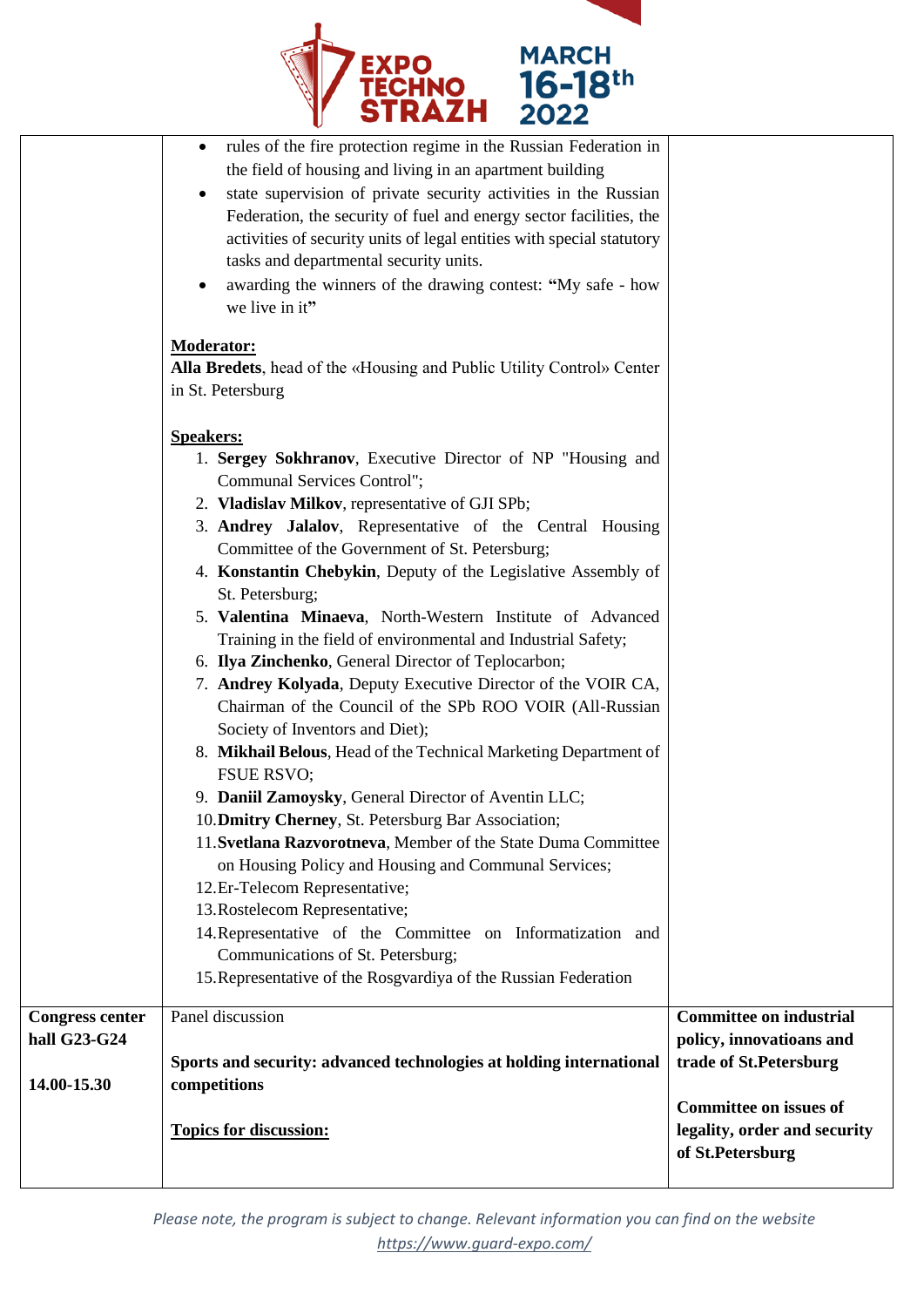

|                        | advanced technologies at holding international competitions:<br>٠<br>informational systems, infrastructural and technological | "EF-International" LLC         |
|------------------------|-------------------------------------------------------------------------------------------------------------------------------|--------------------------------|
|                        | sokutions                                                                                                                     |                                |
|                        | state informational systems on ensuring sesurity                                                                              |                                |
|                        | social security of competitions: aggregation of efforts of all                                                                | <b>ANO MC "Innovations and</b> |
|                        | concerned structures of security and legal order                                                                              | digital technologies in        |
|                        | competitions in the conditions of Covid: the transformation of                                                                | health protection"             |
|                        | approaches to ensuring security                                                                                               |                                |
|                        | advanced experience of holding big sports events: best foreign                                                                |                                |
|                        | practice                                                                                                                      |                                |
|                        |                                                                                                                               |                                |
|                        | <b>Main questions for discussion:</b>                                                                                         |                                |
|                        | plan of measures to ensure the safety of international                                                                        |                                |
|                        | competitions                                                                                                                  |                                |
|                        | technical equipment of the infrastructure of the event facilities                                                             |                                |
|                        | working with visitors: interaction and informing                                                                              |                                |
|                        | cooperation with foreign partners: joining efforts                                                                            |                                |
|                        | prevention and prevention of public order violations                                                                          |                                |
|                        | countering extremism and terrorism<br>٠                                                                                       |                                |
|                        | ensuring the safety of athletes: basic requirements                                                                           |                                |
|                        | provision of medical assistance to participants of events:                                                                    |                                |
|                        | planned and emergency measures                                                                                                |                                |
|                        | <b>Moderator:</b>                                                                                                             |                                |
|                        | Sergey Shkuratov, Director of programs, IMISP Business schoo                                                                  |                                |
|                        |                                                                                                                               |                                |
|                        | <b>Speakers:</b>                                                                                                              |                                |
|                        | 1. Viktor Kabatsky, Deputy Chairman of the Committee on Law,                                                                  |                                |
|                        | Law and Order and Security                                                                                                    |                                |
|                        | 2. Roman Borisenko, Director of St. Petersburg State Institution                                                              |                                |
|                        | "City Monitoring Center" (to be agreed)<br>3. Evgeny Gagonin, head of the sector for the preparation of                       |                                |
|                        | significant sporting events of the Committee for Physical                                                                     |                                |
|                        | <b>Culture and Sports</b>                                                                                                     |                                |
|                        | 4. Sergey Voronkov, General Director for EF-International LLC                                                                 |                                |
|                        | 5. Vladimir Litvinov, General Director, Gazprom Arena                                                                         |                                |
|                        | (to be agreed)                                                                                                                |                                |
| <b>Congress center</b> | Round table                                                                                                                   | National center of public      |
| hall G25-G27           |                                                                                                                               | control in the sphere of       |
|                        | Modernization of communal infrastructure as a means of                                                                        | housing and communal           |
| 16.00-18.00            | preventing man-made disasters at housing facilities                                                                           | services "Housing and          |
|                        |                                                                                                                               | communal control"              |
|                        | <b>Topics for discussion:</b>                                                                                                 |                                |
|                        | depreciation and rehabilitation of the communal systems of the<br>$\bullet$                                                   |                                |
|                        | apartment building;                                                                                                           |                                |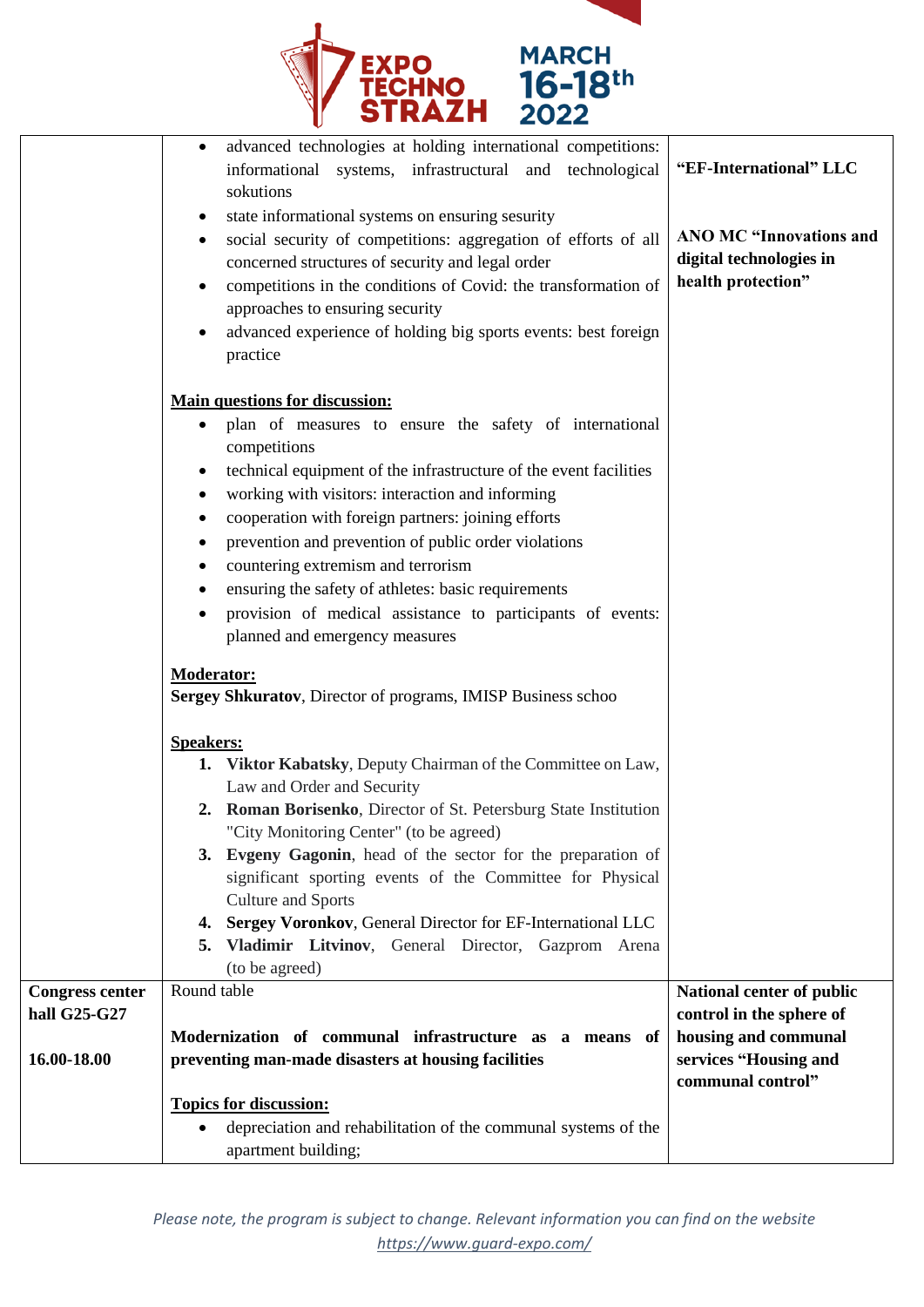

| ٠                | maintenance of departmental housing and problems in transfer          |  |
|------------------|-----------------------------------------------------------------------|--|
|                  | of such housing to municipal ownership;                               |  |
| $\bullet$        | improving energy efficiency as a way to reduce costs for the          |  |
|                  | budget of the Russian Federation;                                     |  |
| $\bullet$        | arrears as a factor affecting the safety of living in an apartment    |  |
|                  | building;                                                             |  |
| $\bullet$        | provision of financing for the implementation of projects for the     |  |
|                  | construction, reconstruction and modernization of infrastructure      |  |
|                  | facilities at the expense of funds received from the NWF              |  |
|                  | <b>Main questions for discussion:</b>                                 |  |
|                  | significant improvement of housing conditions of the population       |  |
|                  | of the Russian Federation;                                            |  |
|                  | ensuring compliance with regulatory requirements established          |  |
|                  | by the Housing Fund of the Russian Federation;                        |  |
| $\bullet$        | a significant increase in the level of quality of housing and         |  |
|                  | communal services provided to the population of the Russian           |  |
|                  | Federation;                                                           |  |
| ٠                | transfer of the utility sector to market relations;                   |  |
| ٠                | attracting private investment to the public sector;                   |  |
|                  | increasing the level of competition in the utility sector;            |  |
|                  | increasing the level of quality of rendering various kinds of         |  |
|                  | public services;                                                      |  |
|                  | ridding the utility sector of monopolization;                         |  |
|                  | education in the communal sector of the institute of effective        |  |
|                  | owners;                                                               |  |
| ٠                | carrying out major repairs in apartment-type houses;                  |  |
| ٠                | relocation of citizens from housing that is in disrepair;             |  |
| $\bullet$        | introduction of various kinds of modern technologies into the         |  |
|                  | public sector;                                                        |  |
|                  | provision of social support to the privileged segments of the         |  |
|                  | population of the Russian Federation                                  |  |
|                  |                                                                       |  |
| Moderator:       | Alla Bredets, head of the «Housing and Public Utility Control» Center |  |
|                  | in St. Petersburg                                                     |  |
|                  |                                                                       |  |
| <b>Speakers:</b> |                                                                       |  |
| 1.               | Sergey Sokhranov, Executive Director of NP "Housing and               |  |
|                  | Communal Services Control";                                           |  |
|                  | 2. Vladislav Milkov, representative of GJI SPb;                       |  |
| 3.               | Sergey Khudyaev, Head of the RCOC of St. Petersburg NP                |  |
|                  | "Housing and Communal Services Control" Leningrad Region;             |  |
| 4.               | Andrey Jalalov, Housing Committee of St. Petersburg                   |  |
| 5.               | Tatiana Kuzmina, GC "Fund for Assistance to Housing and               |  |
|                  | Communal Services Reform";                                            |  |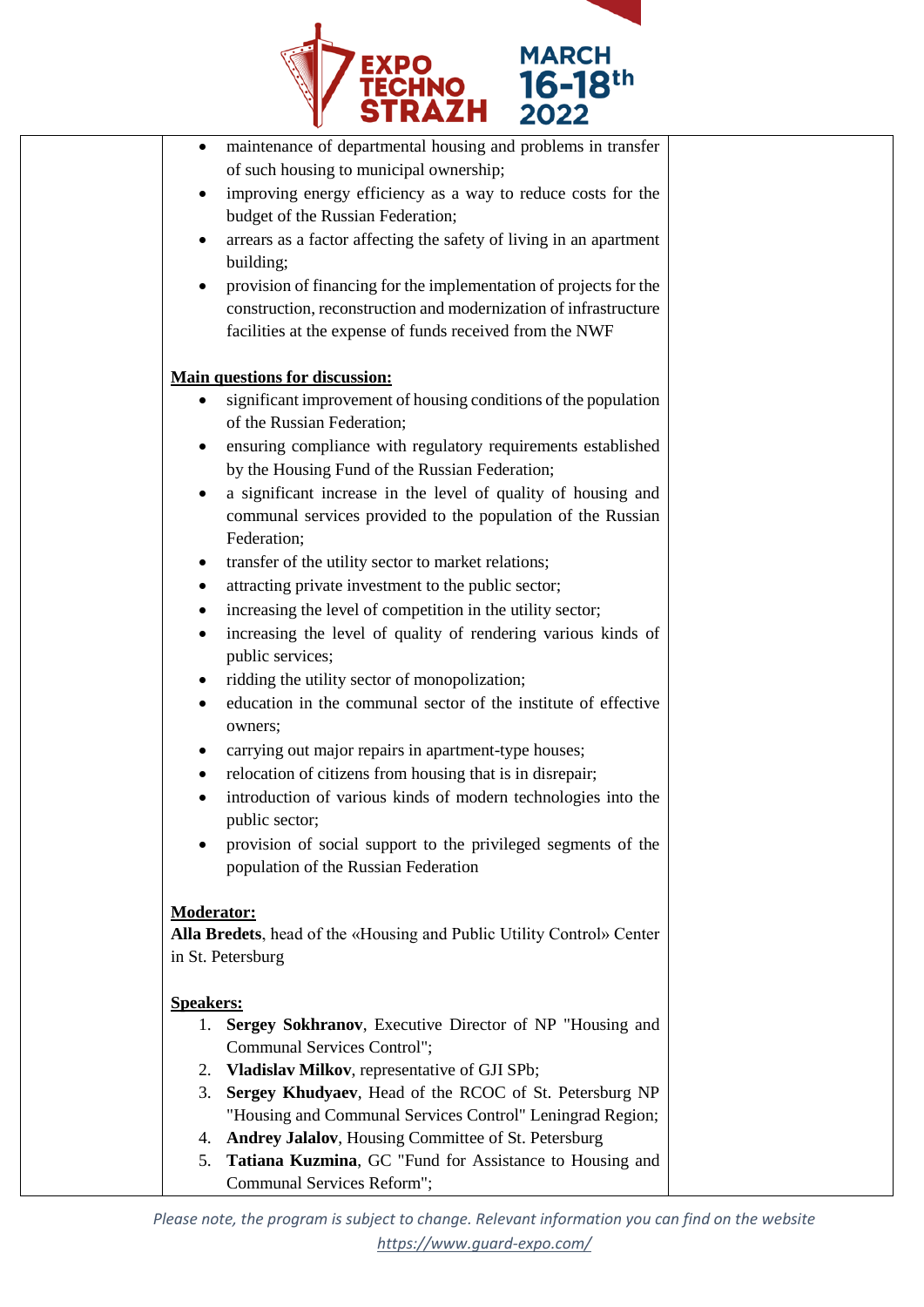

|                                        | 6. Alyona Kuznetsova, Minister of State Housing<br>and<br>Construction Supervision of the Murmansk Region<br>7. Alexander Evseev, member of the Public Chamber of the<br><b>Russian Federation;</b><br>8. Elena Yulegina, Head of RCOC St. Petersburg NP "Housing<br>and Communal Services Control" Tver region;                                                                  |                                                                  |
|----------------------------------------|-----------------------------------------------------------------------------------------------------------------------------------------------------------------------------------------------------------------------------------------------------------------------------------------------------------------------------------------------------------------------------------|------------------------------------------------------------------|
|                                        | 9. Vladimir Sidorov, RCOC NP "Housing and communal<br>Services Control" Khabarovsk;<br>10. Sergey Averyaskin, RCOC NP "Housing and Communal                                                                                                                                                                                                                                       |                                                                  |
|                                        | Services Control" Novosibirsk;<br>11. Sergey Belinsky, Deputy Head of the WESTERN branch of the<br>FSAU Roszhilgompleks;                                                                                                                                                                                                                                                          |                                                                  |
|                                        | 12. Sergey Yakovlev, Head of the department of modernization of<br>engineering networks of FSAU "Roszhilkompleks".<br>13. Representative of the Russian Guard of the Russian Federation                                                                                                                                                                                           |                                                                  |
| <b>Congress center</b><br>hall G23-G24 | Research-to-Practice Conference                                                                                                                                                                                                                                                                                                                                                   | <b>The Main Research Center</b><br>of the Federal Service of the |
| 16.00-18.00                            | Development prospects of arms, military and speical equipment of<br><b>RussianFederation National Guard Forces (part II)</b>                                                                                                                                                                                                                                                      | <b>National Guard of the</b><br><b>Russian Federation</b>        |
|                                        | <b>Topics for discussion:</b><br>development prospects of transport means of Russian<br>$\bullet$<br><b>Federation National Guard Forces</b>                                                                                                                                                                                                                                      |                                                                  |
|                                        | <b>Main questions for discussion:</b><br>the relevance of the development of vehicles of the troops of the<br>$\bullet$<br>National Guard of the Russian Federation<br>the condition of vehicles of the troops of the National Guard of<br>٠<br>the Russian Federation<br>prospects for the development of vehicles of the National Guard<br>troops of the Russian Federation     |                                                                  |
|                                        | <b>Moderator:</b><br>Aleksey Raynes, colonel, Head of group of the 5th scientific department<br>of Research center for strategic studies of Russian Federation National<br><b>Guard Forces</b><br>Konstantin Chechulin, colonel, Head of group of the 5th scientific<br>department of Research center for strategic studies of Russian<br><b>Federation National Guard Forces</b> |                                                                  |
|                                        | <b>Speakers (on approval):</b><br>1. <b>Dmitriy Tuzhikov, Deputy to Director on development of LLC</b><br><b>VPK</b><br>Oleg Yakupov, Chief construction designer of JAC<br>2.<br>Automobile factory "URAL"                                                                                                                                                                       |                                                                  |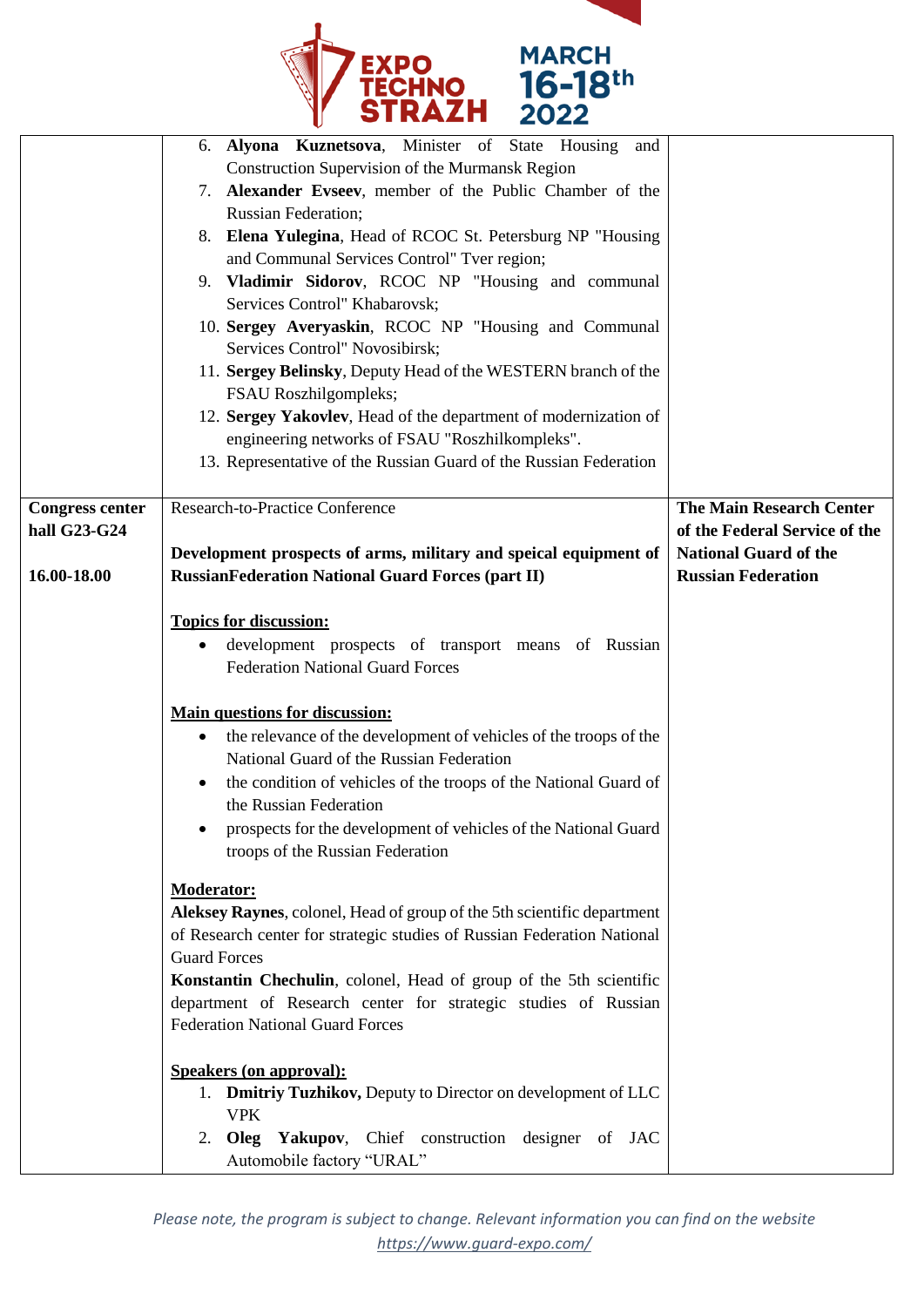

|                        | . <i>.</i>                                                                                                   |                                                        |
|------------------------|--------------------------------------------------------------------------------------------------------------|--------------------------------------------------------|
|                        | 3. Igor Shershov, Head of department on work with state<br>customers of LLC UAZ                              |                                                        |
|                        | 4. Viktor Petunin, Project manager of Directorate on Marketing                                               |                                                        |
|                        | of JSC AVTOVAZ                                                                                               |                                                        |
|                        | 5. Igor Zakharovich, Chief construction designer of JSC<br>Remdizel                                          |                                                        |
|                        | Igor Kvasnikov, Technical Director of the company<br>6.                                                      |                                                        |
|                        | "Stormprof"                                                                                                  |                                                        |
|                        | 7. Sergey Stukalin, Head of department 46 of Central Research<br>Institute of Ministry for Defense of Russia |                                                        |
|                        | Sergey Tabakar, Deputy to Head of department of scientific<br>8.                                             |                                                        |
|                        | practical laboratory                                                                                         |                                                        |
|                        | 9. Vasiliy Novikov, leading research associate, PhD in technical<br>science                                  |                                                        |
|                        | 10. Sergey Tarasov, leading reserach associate, PhD in technical                                             |                                                        |
|                        | science of 21 Central Research Institute of Ministry for Defense<br>of Russia                                |                                                        |
|                        | 11. Yevgeniy Baglayev, Moscow Polytechnic University, specialist                                             |                                                        |
|                        | on intercation with state customers                                                                          |                                                        |
|                        | 12. Artem Nikiforov, Head of the Bureau of High-temperature<br>Printers of JSC Obukhov Plant                 |                                                        |
|                        |                                                                                                              |                                                        |
|                        | <b>MARCH 18, 2022</b>                                                                                        |                                                        |
|                        |                                                                                                              |                                                        |
| <b>Pavilion F</b>      | International exhibition of advanced technologies for ensuring the                                           | <b>Federal Service of Russian</b>                      |
| $10.00 - 17.00$        | of<br>the<br>individual,<br>security<br>society<br>and<br>the<br>state                                       | <b>Federation National Guard</b>                       |
|                        | <b>EXPOTEKHNOSTRAZH</b>                                                                                      | <b>Forces</b>                                          |
|                        |                                                                                                              | <b>Government of</b>                                   |
|                        |                                                                                                              | <b>St. Petersburg</b>                                  |
|                        |                                                                                                              | "EF-International" LLC                                 |
| <b>Congress center</b> | Round table                                                                                                  | Department of radiation,                               |
| hall G25-G27           |                                                                                                              | chemical and biological                                |
| 10.00-13.00            | Prospective and modern means of radiation, chemical and biological<br>defense                                | defense of Russian<br><b>Federation National Guard</b> |
|                        |                                                                                                              | <b>Forces Federal Service</b>                          |
|                        | <b>Topics for discussion:</b>                                                                                | (ORHBZ Rosgvardii)                                     |
|                        | prospective and modern means of radiation, chemical and<br>$\bullet$<br>biological defense                   |                                                        |
|                        | <b>Main questions for discussion:</b>                                                                        |                                                        |
|                        | development of means of RCB defense<br>$\bullet$                                                             |                                                        |
|                        | objective devices of RCB control<br>$\bullet$                                                                |                                                        |
|                        | land and air robototechnic complexes of RCB reconnaisance<br>$\bullet$                                       |                                                        |
|                        | <b>Moderator:</b><br>Sergey Bogdanov, colonel, Head of ORHBZ Rosgvardii                                      |                                                        |

*Please note, the program is subject to change. Relevant information you can find on the website <https://www.guard-expo.com/>*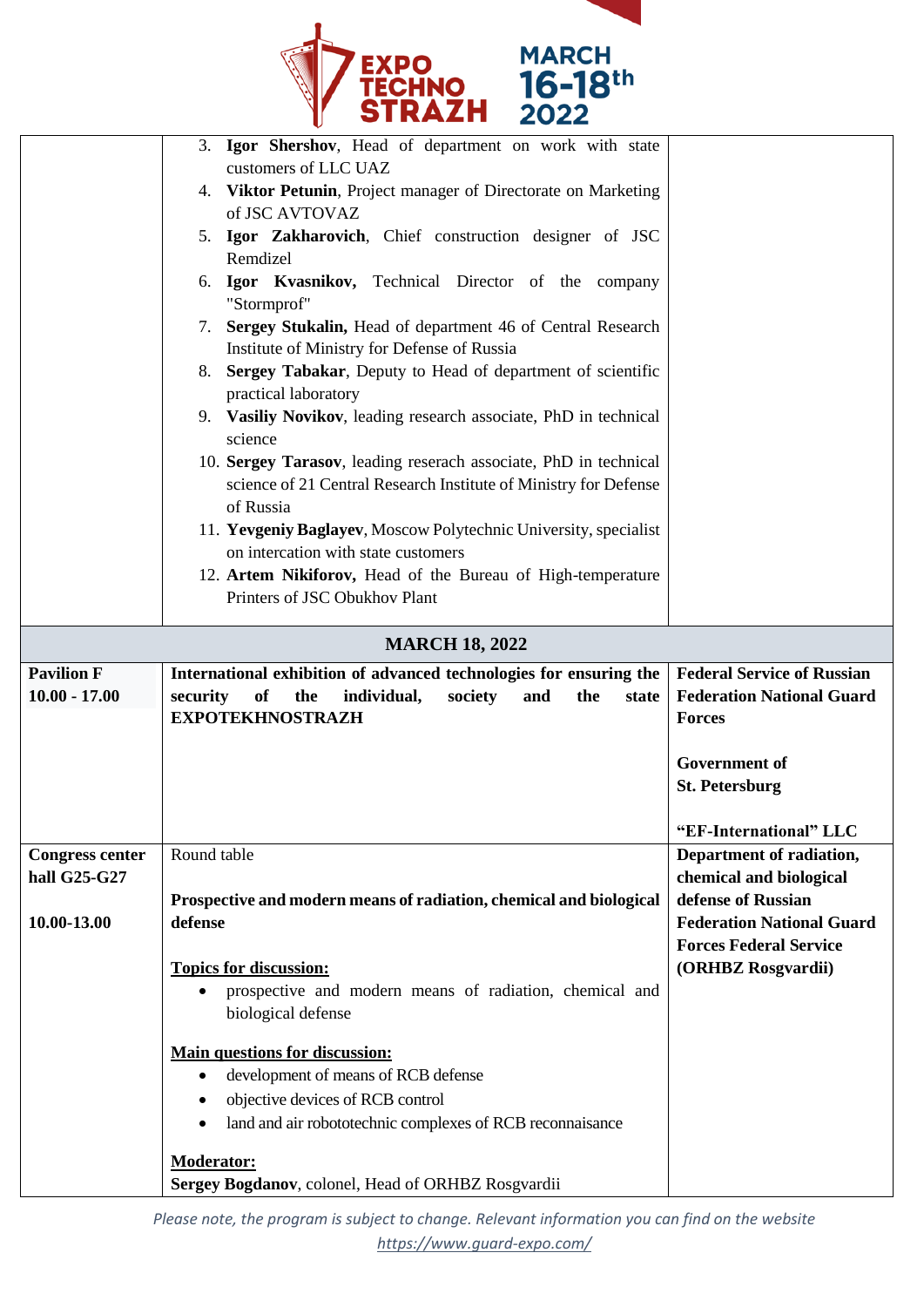

|                                                       | <b>Speakers:</b><br>1. Andrey Glaschenko, Deputy to Project manager of state<br>defense orders and research development work of LLC<br>Zelinskiy group<br>2. Anatoly Akulov, General Director of JSC "GosNIIhimanalit,<br>PhD in military science<br>3. Mikhayil Scherbakov, Coinsellor to General Director of JSC<br>GosNIIHIMANALIT, PhD in technical science, professor<br>4. Aleksey Ostapuschenko, engineer of design department of<br>LLC Scientific Production Company Doza<br>5. Ivan Koval, Deputy General Director of LLC NPF Lumex-<br>Zashchita<br><b>Denis Bolyasov</b> , Head of group of the 5th scientific department<br>6.<br>of Research center for strategic studies of Russian Federation<br><b>National Guard Forces</b><br>7. Alexander Petrov, Head of RCB defense service of North<br>Western District Headquarters of Russian Federation National<br><b>Guard Forces</b>                     |                                                                                                                                                    |
|-------------------------------------------------------|-----------------------------------------------------------------------------------------------------------------------------------------------------------------------------------------------------------------------------------------------------------------------------------------------------------------------------------------------------------------------------------------------------------------------------------------------------------------------------------------------------------------------------------------------------------------------------------------------------------------------------------------------------------------------------------------------------------------------------------------------------------------------------------------------------------------------------------------------------------------------------------------------------------------------|----------------------------------------------------------------------------------------------------------------------------------------------------|
| <b>Congress center</b><br>hall G23-G24<br>10.00-13.45 | Panel session<br>Prospects for the development and improvement of the training and<br>material base of combat training in order to improve the<br>development of training of servicemen and employees serving in the<br>national guard troops of the Russian Federation                                                                                                                                                                                                                                                                                                                                                                                                                                                                                                                                                                                                                                               | <b>Main department for</b><br>preparation of troops<br>(forces) of the Federal<br>service of national guard<br>troops of the Russian<br>Federation |
|                                                       | <b>Topics for discussion:</b><br>training of servicemen (personnel) of the national guard troops<br>$\bullet$<br>objects of the training and material base for troop training<br>technical equipment of the training and material base for troop<br>training<br><b>Main questions for discussion:</b><br>technical<br>training aids<br>(technical)<br>devices,<br>complexes<br>(simulators), analog and digital video information playback<br>devices) used in the training of servicemen (officers) and<br>specialists in order to improve the efficiency and quality of their<br>training<br>simulators are the basis of technical training aids, their<br>classification<br>interactive (combat) shooting ranges<br>range (firing range) equipment<br><b>Moderator:</b><br>Sergey Vakarin, colonel, head of the department of training and<br>material base of the organizational and methodological department of |                                                                                                                                                    |
|                                                       | the Main directorate of border troops of the Rosgvardia                                                                                                                                                                                                                                                                                                                                                                                                                                                                                                                                                                                                                                                                                                                                                                                                                                                               |                                                                                                                                                    |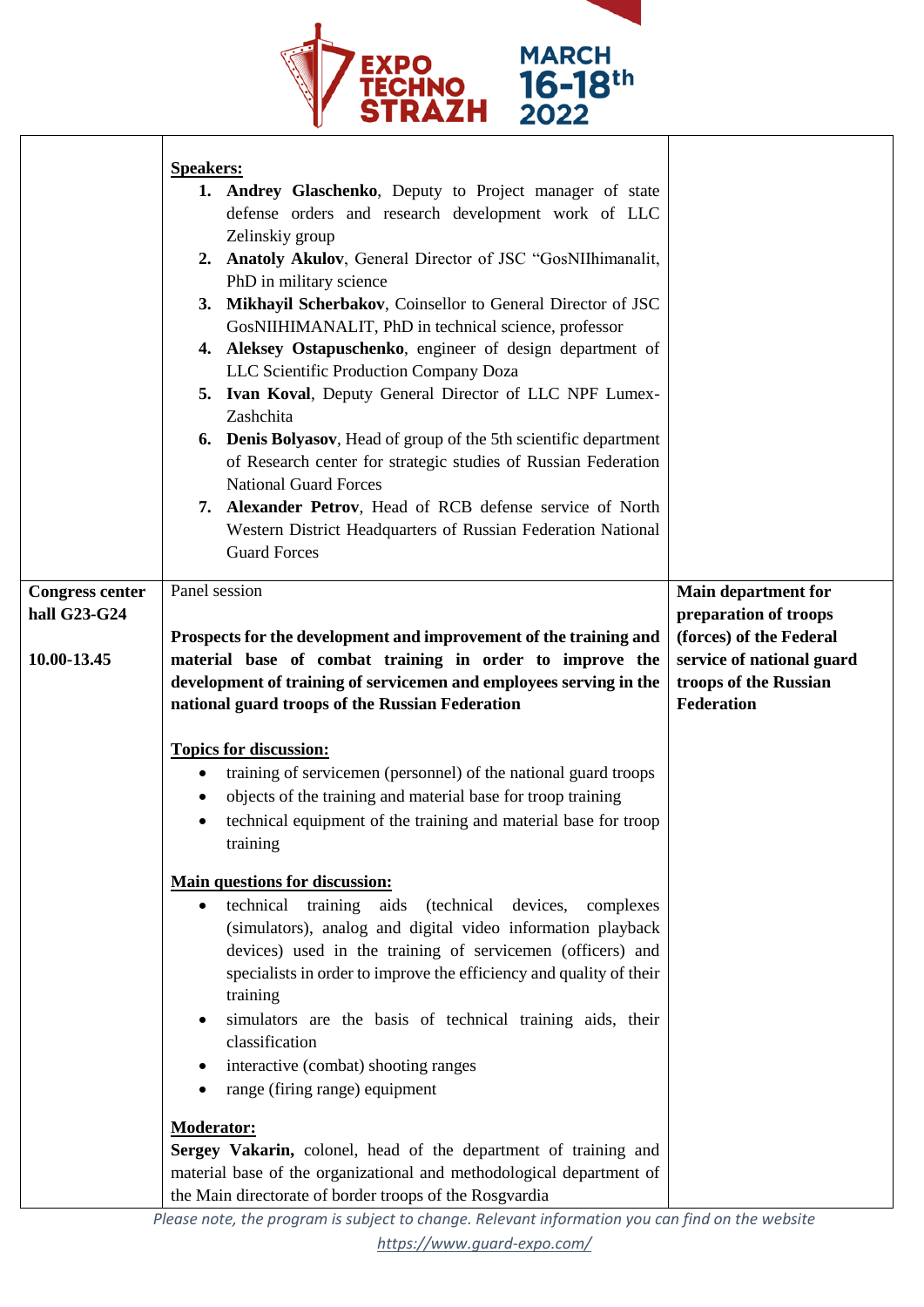

|                        | <b>Speakers:</b><br>1. Sergey Miholap, lieutenant general, head of the Main department<br>of border troops of Rosgvardia<br>2. Elkhan Jahangir Ogly Nagiyev, Major General, first deputy<br>commander of the NWO of the national guard troops<br>3. Vladimir Kryuchkov, deputy technical director,<br><b>JSC</b><br>Tulatochmash<br>4. Alexander Polenov, director JSC "58 CPSUO"<br>5. Oleg Vorobyev, project manager, "RTI" JSC |                                                           |
|------------------------|-----------------------------------------------------------------------------------------------------------------------------------------------------------------------------------------------------------------------------------------------------------------------------------------------------------------------------------------------------------------------------------------------------------------------------------|-----------------------------------------------------------|
| <b>Congress center</b> | Round table                                                                                                                                                                                                                                                                                                                                                                                                                       | <b>Central military and</b>                               |
| hall D3                |                                                                                                                                                                                                                                                                                                                                                                                                                                   | political department of the                               |
|                        | Military-patriotic education of the younger generation                                                                                                                                                                                                                                                                                                                                                                            | <b>Federal service of the</b>                             |
| 11.00-12.30            | <b>Topics for discussion:</b>                                                                                                                                                                                                                                                                                                                                                                                                     | national guard troops of the<br><b>Russian Federation</b> |
|                        | protection of young people from the negative information<br>$\bullet$                                                                                                                                                                                                                                                                                                                                                             |                                                           |
|                        | impact based on the heroic-patriotic heritage of the past                                                                                                                                                                                                                                                                                                                                                                         |                                                           |
|                        | the work of the executive bodies of state power of St. Petersburg                                                                                                                                                                                                                                                                                                                                                                 |                                                           |
|                        | on the organization of military-patriotic work with the younger                                                                                                                                                                                                                                                                                                                                                                   |                                                           |
|                        | generation                                                                                                                                                                                                                                                                                                                                                                                                                        |                                                           |
|                        | networking within the framework of military-patriotic<br>٠                                                                                                                                                                                                                                                                                                                                                                        |                                                           |
|                        | education of young people                                                                                                                                                                                                                                                                                                                                                                                                         |                                                           |
|                        | procedure for involving the younger generation in military-<br>$\bullet$                                                                                                                                                                                                                                                                                                                                                          |                                                           |
|                        | patriotic clubs, using the "Guardsmen's Change" movement as                                                                                                                                                                                                                                                                                                                                                                       |                                                           |
|                        | an example                                                                                                                                                                                                                                                                                                                                                                                                                        |                                                           |
|                        | work of representatives of the Russian orthodox church on the<br>organization of military-patriotic work with the younger                                                                                                                                                                                                                                                                                                         |                                                           |
|                        | generation                                                                                                                                                                                                                                                                                                                                                                                                                        |                                                           |
|                        | patriotism in the Muslim faith: peculiarities of interpretation and                                                                                                                                                                                                                                                                                                                                                               |                                                           |
|                        | application                                                                                                                                                                                                                                                                                                                                                                                                                       |                                                           |
|                        | <b>Main questions for discussion:</b>                                                                                                                                                                                                                                                                                                                                                                                             |                                                           |
|                        | the origins of patriotism; the tasks of educators<br>$\bullet$                                                                                                                                                                                                                                                                                                                                                                    |                                                           |
|                        | problems of military-patriotic education in modern realities<br>$\bullet$                                                                                                                                                                                                                                                                                                                                                         |                                                           |
|                        | <b>Moderator:</b>                                                                                                                                                                                                                                                                                                                                                                                                                 |                                                           |
|                        | Vladimir Lukin, professor, doctor of social sciences, member of the                                                                                                                                                                                                                                                                                                                                                               |                                                           |
|                        | veteran organization of the SPVI of the national guard troops of the                                                                                                                                                                                                                                                                                                                                                              |                                                           |
|                        | <b>Russian Federation</b>                                                                                                                                                                                                                                                                                                                                                                                                         |                                                           |
|                        | <b>Speakers (on approval):</b>                                                                                                                                                                                                                                                                                                                                                                                                    |                                                           |
|                        | 1. Gennady Marchenko, professor department of psychology of                                                                                                                                                                                                                                                                                                                                                                       |                                                           |
|                        | service activity of the faculty (moral and psychological support)                                                                                                                                                                                                                                                                                                                                                                 |                                                           |
|                        | of SPVI of the national guard troops of the Russian Federation                                                                                                                                                                                                                                                                                                                                                                    |                                                           |
|                        | 2. Bogdan Zastavnyy, chairman of the committee on youth policy                                                                                                                                                                                                                                                                                                                                                                    |                                                           |
|                        | and interaction with public organizations in St. Petersburg                                                                                                                                                                                                                                                                                                                                                                       |                                                           |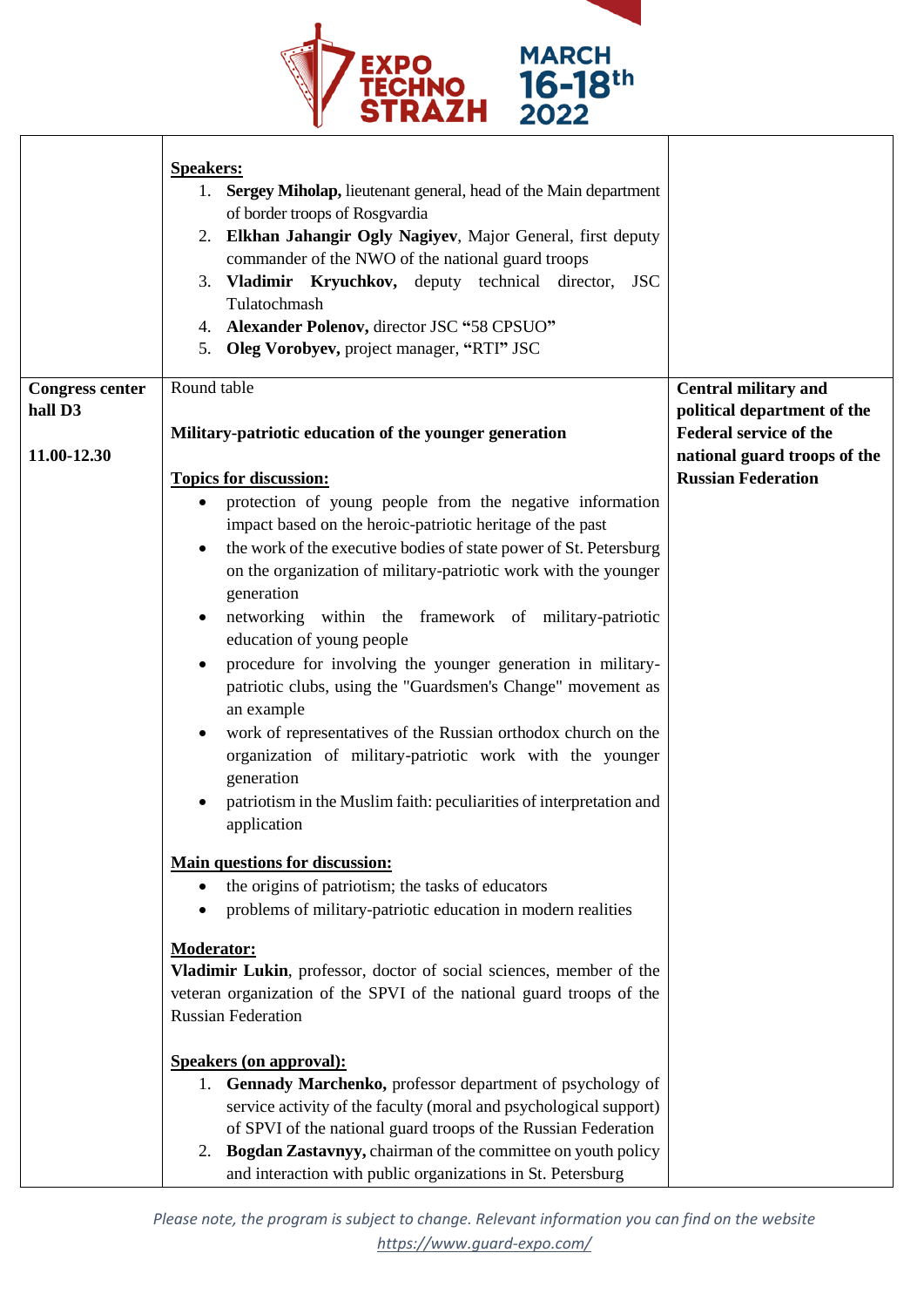

|                        | 3. Inna Pozdnyakova, specialist in work with young people at the<br>"Ligovo" Center for ceenagers and youth<br>4. Yuri Zhirokhov, regional counselor of the association of social<br>protection "Brotherhood of Red Berets "Vityaz" in the<br>Northwestern Federal District (head of the military-patriotic<br>club "Guards change" Cherepovets)<br>5. Konstantin Tumanov, assistant to the chairman of the Military<br>Department of the St. Petersburg Metroporia on organizational<br>issues<br>6. Damir Khusainov, authorized representative of the chairman<br>of the spiritual administration of muslims of the Russian<br>Federation in the Northwestern federal district |                                 |
|------------------------|----------------------------------------------------------------------------------------------------------------------------------------------------------------------------------------------------------------------------------------------------------------------------------------------------------------------------------------------------------------------------------------------------------------------------------------------------------------------------------------------------------------------------------------------------------------------------------------------------------------------------------------------------------------------------------|---------------------------------|
| <b>Congress center</b> | Round table                                                                                                                                                                                                                                                                                                                                                                                                                                                                                                                                                                                                                                                                      | <b>The Main Research Center</b> |
| hall G25-G27           |                                                                                                                                                                                                                                                                                                                                                                                                                                                                                                                                                                                                                                                                                  | of the Federal Service of the   |
|                        |                                                                                                                                                                                                                                                                                                                                                                                                                                                                                                                                                                                                                                                                                  | <b>National Guard of the</b>    |
|                        | Security system: past and present                                                                                                                                                                                                                                                                                                                                                                                                                                                                                                                                                                                                                                                |                                 |
| 14.00-16.00            |                                                                                                                                                                                                                                                                                                                                                                                                                                                                                                                                                                                                                                                                                  | <b>Russian Federation</b>       |
|                        | <b>Topics for discussion:</b>                                                                                                                                                                                                                                                                                                                                                                                                                                                                                                                                                                                                                                                    |                                 |
|                        | study of the experience of functioning of the system to ensure<br>$\bullet$                                                                                                                                                                                                                                                                                                                                                                                                                                                                                                                                                                                                      |                                 |
|                        | the security of individuals, society and the state in different                                                                                                                                                                                                                                                                                                                                                                                                                                                                                                                                                                                                                  |                                 |
|                        | historical periods                                                                                                                                                                                                                                                                                                                                                                                                                                                                                                                                                                                                                                                               |                                 |
|                        | defining the role and place of the national guard troops of the<br>٠                                                                                                                                                                                                                                                                                                                                                                                                                                                                                                                                                                                                             |                                 |
|                        | Russian Federation in the system of ensuring state and public                                                                                                                                                                                                                                                                                                                                                                                                                                                                                                                                                                                                                    |                                 |
|                        | security of the Russian state to use the historical experience of                                                                                                                                                                                                                                                                                                                                                                                                                                                                                                                                                                                                                |                                 |
|                        |                                                                                                                                                                                                                                                                                                                                                                                                                                                                                                                                                                                                                                                                                  |                                 |
|                        | their use in the service and combat activities of the troops in                                                                                                                                                                                                                                                                                                                                                                                                                                                                                                                                                                                                                  |                                 |
|                        | modern conditions                                                                                                                                                                                                                                                                                                                                                                                                                                                                                                                                                                                                                                                                |                                 |
|                        | strengthening of scientific ties of representatives of scientific<br>$\bullet$                                                                                                                                                                                                                                                                                                                                                                                                                                                                                                                                                                                                   |                                 |
|                        | circles involved in ensuring the security of individuals, society                                                                                                                                                                                                                                                                                                                                                                                                                                                                                                                                                                                                                |                                 |
|                        | and the state                                                                                                                                                                                                                                                                                                                                                                                                                                                                                                                                                                                                                                                                    |                                 |
|                        |                                                                                                                                                                                                                                                                                                                                                                                                                                                                                                                                                                                                                                                                                  |                                 |
|                        | <b>Main questions for discussion:</b>                                                                                                                                                                                                                                                                                                                                                                                                                                                                                                                                                                                                                                            |                                 |
|                        | application of bodies and troops of law and order of Russia to<br>٠                                                                                                                                                                                                                                                                                                                                                                                                                                                                                                                                                                                                              |                                 |
|                        | ensure state and public security in different historical periods                                                                                                                                                                                                                                                                                                                                                                                                                                                                                                                                                                                                                 |                                 |
|                        | development of the system of ensuring the security of<br>٠                                                                                                                                                                                                                                                                                                                                                                                                                                                                                                                                                                                                                       |                                 |
|                        | individuals, society and the Russian state. Forms and methods                                                                                                                                                                                                                                                                                                                                                                                                                                                                                                                                                                                                                    |                                 |
|                        | of countering attempts to falsify the military history and history                                                                                                                                                                                                                                                                                                                                                                                                                                                                                                                                                                                                               |                                 |
|                        | of the Russian law enforcement troops                                                                                                                                                                                                                                                                                                                                                                                                                                                                                                                                                                                                                                            |                                 |
|                        | features of modern conditions of creation and functioning of the<br>٠                                                                                                                                                                                                                                                                                                                                                                                                                                                                                                                                                                                                            |                                 |
|                        | law enforcement system (its components) of the Russian                                                                                                                                                                                                                                                                                                                                                                                                                                                                                                                                                                                                                           |                                 |
|                        |                                                                                                                                                                                                                                                                                                                                                                                                                                                                                                                                                                                                                                                                                  |                                 |
|                        | Federation                                                                                                                                                                                                                                                                                                                                                                                                                                                                                                                                                                                                                                                                       |                                 |
|                        | <b>Moderator:</b>                                                                                                                                                                                                                                                                                                                                                                                                                                                                                                                                                                                                                                                                |                                 |
|                        | Sergey Ananyev, major, associate professor, candidate of historical                                                                                                                                                                                                                                                                                                                                                                                                                                                                                                                                                                                                              |                                 |
|                        | sciences, senior officer of the 4th scientific department of the NCSI                                                                                                                                                                                                                                                                                                                                                                                                                                                                                                                                                                                                            |                                 |
|                        | Rosgvardia                                                                                                                                                                                                                                                                                                                                                                                                                                                                                                                                                                                                                                                                       |                                 |
|                        |                                                                                                                                                                                                                                                                                                                                                                                                                                                                                                                                                                                                                                                                                  |                                 |
|                        | <b>Speakers:</b>                                                                                                                                                                                                                                                                                                                                                                                                                                                                                                                                                                                                                                                                 |                                 |
|                        |                                                                                                                                                                                                                                                                                                                                                                                                                                                                                                                                                                                                                                                                                  |                                 |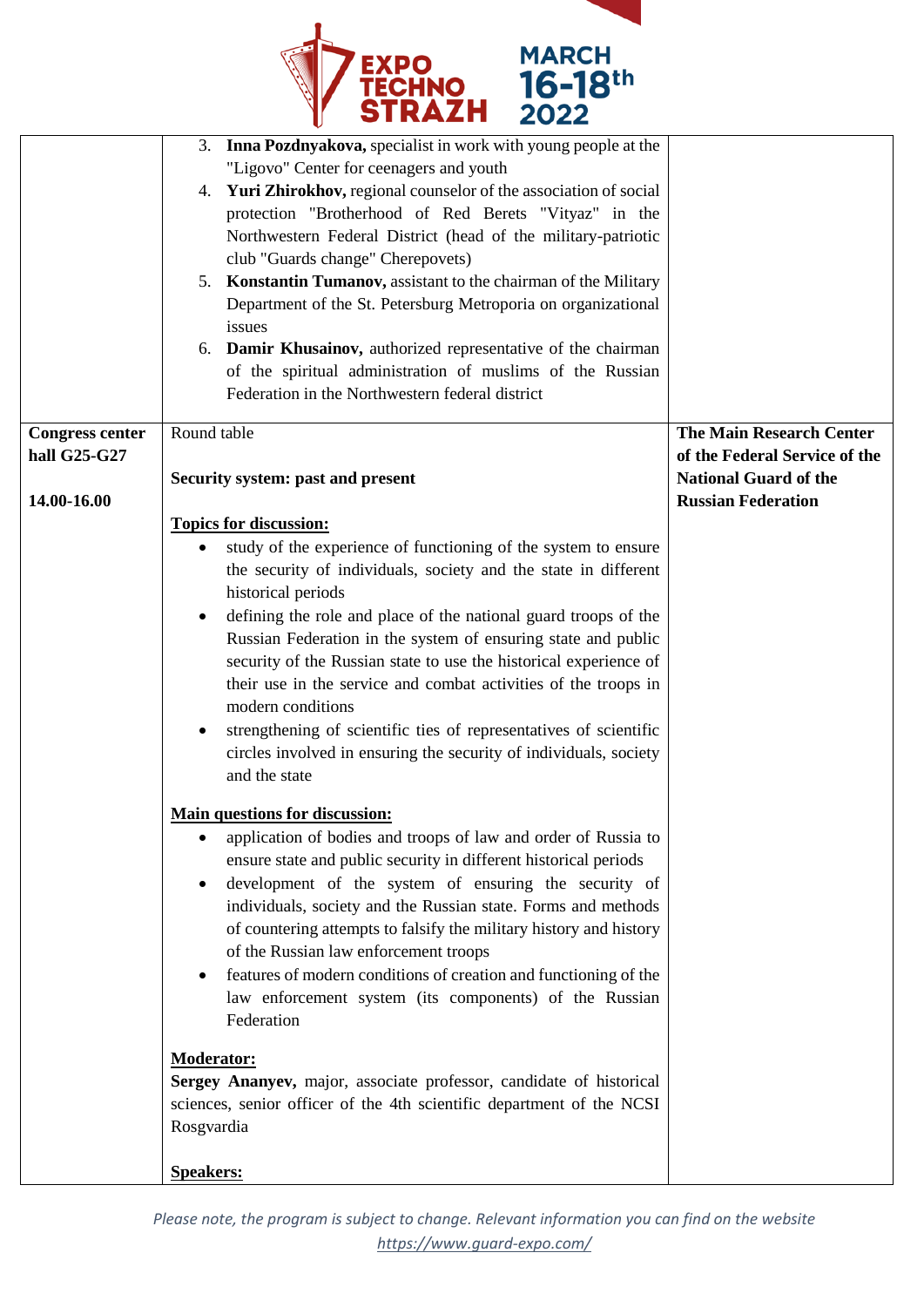

|                            | 1. Alexander Panfilets, associate professor, candidate of<br>historical sciences, assistant professor of the history of state and<br>law department of St. Petersburg University of the Ministry of<br><b>Internal Affairs of Russia</b><br>2. Andrey Mikhaylov, PhD in history, scientific associate of<br>research department of Research Institute of Military History of<br>Military Academy of the General Staff of Armed Forces of<br><b>Russian Federation</b><br>3. Pavel Pilipenko, retired Colonel, Head of the Department of the<br>Central Museum of the National Guard Troops of the Russian<br>Federation NVI of the National Guard Troops of the Russian<br>Federation<br>4. Vladislav Sanin, lieutenant-colonel, PhD in history, Deputy to<br>head of research and publishing department – head of research<br>department of Novosibirsk Military Institute of Russian<br><b>Federation National Guard Forces</b><br>5. Vadim Musaev, Doctor of Historical Sciences, Researcher of<br>the Research Department of the Research Institute of Military<br>History of the VAGSH of the Armed Forces of the Russian<br>Federation<br>6. Natalya Poplavskaya, lieutenant-colonel, PhD in legal science,<br>teacher of Department of Crimical procedures and investigation<br>technique of Saratov Military Institute of Russian Federation<br><b>National Guard Forces</b> |                                                                                                                                          |
|----------------------------|--------------------------------------------------------------------------------------------------------------------------------------------------------------------------------------------------------------------------------------------------------------------------------------------------------------------------------------------------------------------------------------------------------------------------------------------------------------------------------------------------------------------------------------------------------------------------------------------------------------------------------------------------------------------------------------------------------------------------------------------------------------------------------------------------------------------------------------------------------------------------------------------------------------------------------------------------------------------------------------------------------------------------------------------------------------------------------------------------------------------------------------------------------------------------------------------------------------------------------------------------------------------------------------------------------------------------------------------------------------------------------------|------------------------------------------------------------------------------------------------------------------------------------------|
| Конгресс-центр             | Scientific and practical conference                                                                                                                                                                                                                                                                                                                                                                                                                                                                                                                                                                                                                                                                                                                                                                                                                                                                                                                                                                                                                                                                                                                                                                                                                                                                                                                                                  | <b>Federal state institution</b>                                                                                                         |
| зал G23-G24<br>14.00-16.00 | Technical means of security to ensure the complex security of<br>facilities: problems and prospects for development<br><b>Topics for discussion:</b>                                                                                                                                                                                                                                                                                                                                                                                                                                                                                                                                                                                                                                                                                                                                                                                                                                                                                                                                                                                                                                                                                                                                                                                                                                 | Scientific research center<br>"Protection" of the Federal<br>service of the national<br>guard troops of the Russian<br><b>Federation</b> |
|                            | automation and intellectualization of processes of centralized                                                                                                                                                                                                                                                                                                                                                                                                                                                                                                                                                                                                                                                                                                                                                                                                                                                                                                                                                                                                                                                                                                                                                                                                                                                                                                                       |                                                                                                                                          |
|                            | security of objects                                                                                                                                                                                                                                                                                                                                                                                                                                                                                                                                                                                                                                                                                                                                                                                                                                                                                                                                                                                                                                                                                                                                                                                                                                                                                                                                                                  |                                                                                                                                          |
|                            | development of means of detecting intrusion on objects<br>protected by units of the national guard of the Russian<br>Federation<br>normative regulation in the field of technical means of<br>protection                                                                                                                                                                                                                                                                                                                                                                                                                                                                                                                                                                                                                                                                                                                                                                                                                                                                                                                                                                                                                                                                                                                                                                             |                                                                                                                                          |
|                            | <b>Main questions for discussion:</b><br>information systems used to automate centralized security<br>٠<br>processes by units of non-departmental security of the national<br>guard of the Russian Federation<br>quality indicators of user interfaces of rapid response systems<br>٠<br>new technical means for the protection of museum exhibits<br>comprehensive protection of modern window structures against                                                                                                                                                                                                                                                                                                                                                                                                                                                                                                                                                                                                                                                                                                                                                                                                                                                                                                                                                                   |                                                                                                                                          |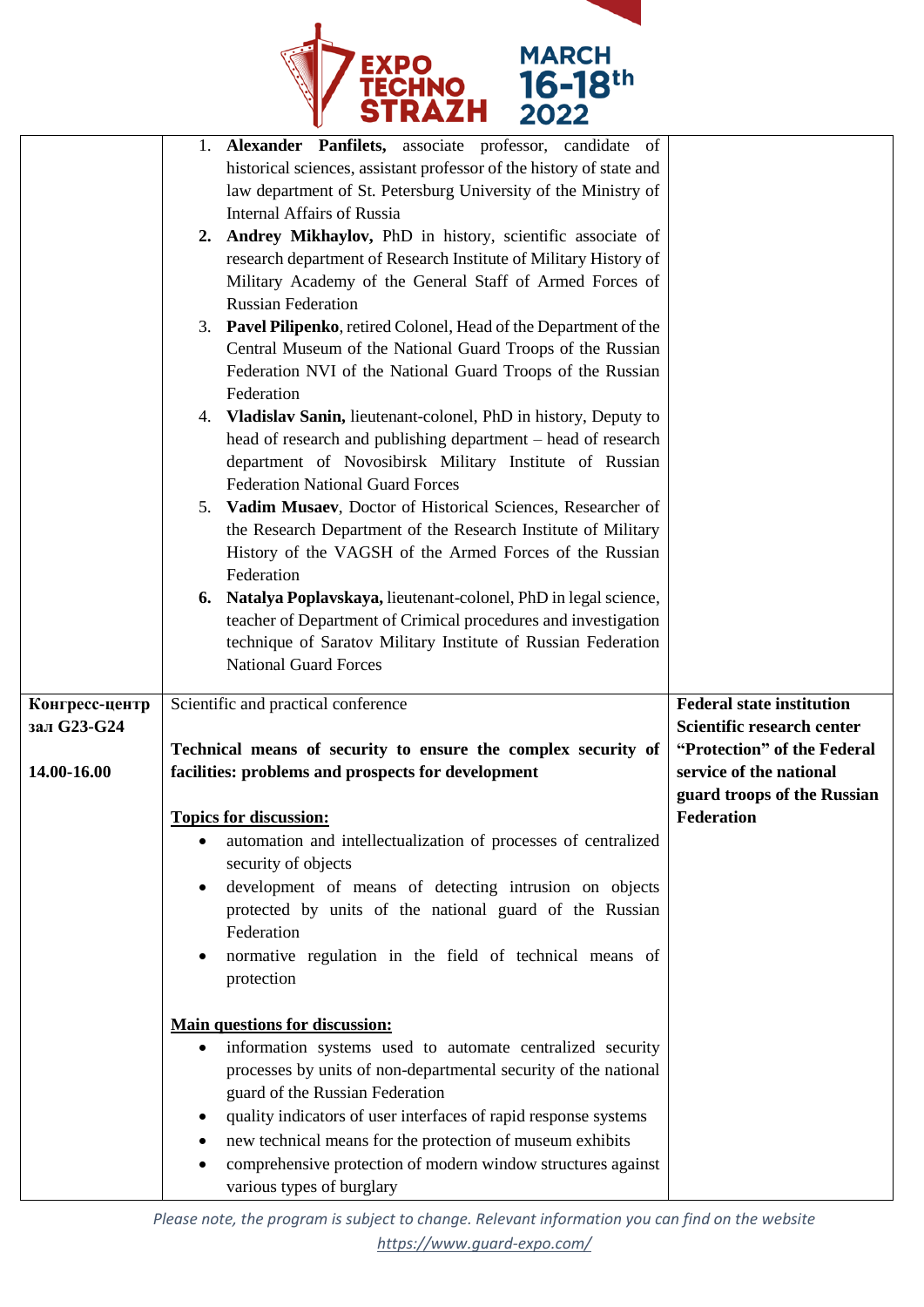

- issues of development of normative documents in the field of technical means of protection
- the role of the Unified technical policy in the organizational, technical and legal provision of security and safety of facilities
- state and prospects of ITSO development for own facilities of the National Guard troops of the Russian Federation
- prospects for the creation of a comprehensive security system for the own facilities of the national guard troops of the Russian Federation
- notification transmission system "Basalt". Its subsystems and basic characteristics, functionality and operating principles. The prospects for interaction with Rosgvardia's FPKO
- updating the methodological recommendations for the protection of critical facilities using integrated security systems, taking into account the requirements of GOST R 57674 "Integrated Security Systems"

## **Moderator:**

**Vladimir Zarubin,** PhD (technical sciences), professor Leading researcher of the scientific secretary's group of the Federal State Institution «Scientific research center **"**Safety**"** of the Rosgvardia

**Alexei Morozov,** Senior research associate of the scientific secretary group of the Federal State Institution «Scientific research center «Safety» of the Rosgvardia

# **Speakers:**

- 1. **Alexander Klimov**, police colonel, head of the ORSO FKU "Research Center" Protection "of the Russian Guard, Ph.D. tech. **Sciences**
- 2. **Roman Kuteynikov**, Technical Director of company "Rielta"
- 3. **Alexander Bobikov,** head of the department of engineering and technical security means deputy head of the penitentiary of the Rosgvardia, colonel
- 4. **Sergey Solodyankin,** deputy general director, **"**Stilsoft**"** LLC
- 5. **Dmitry Taranenko,** commercial director of «Altonika SB» LLC
- 6. **Igor Barinov,** head of centralized security development department of the Federal State Institution **"**Scientific research center **"**Safety**"** of the Rosgvardia
- 7. **Oksana Aksenova**, Director on Marketing of company "Elesta"
- 8. **Alexei Morozov,** senior research associate of the scientific secretary group of the Federal State Institution «Scientific research center **"**Safety**"** of the Rosgvardia
- 9. **Roman Turkin,** Technical Director of Teco
- 10. **Vladimir Nikolaev,** deputy head of the Federal State Institution «Scientific research center **"**Safety**"** of the Rosgvardia, police lieutenant colonel